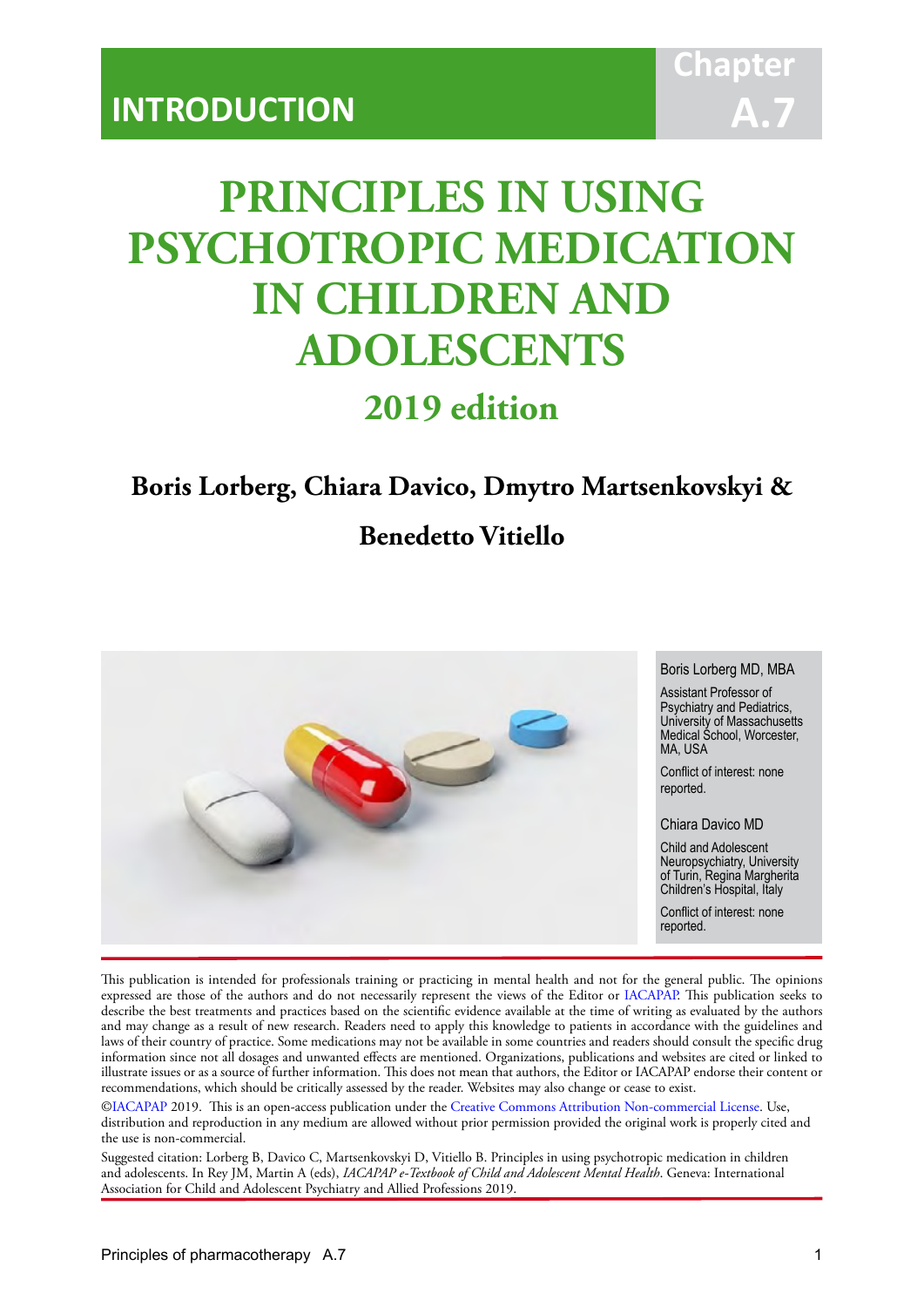ack of adequate and fair access to pediatric mental health care has long been a sad and universal phenomenon. According to a 2003 WHO report, 44%-70% of youth with mental illness in high income countries did not receive me a sad and universal phenomenon. According to a 2003 WHO report, 44%- 70% of youth with mental illness in high income countries did not receive (LAMICs), this gap was closer to 90%. Over 90% of LAMICs had no mental health policies that included children and adolescents (WHO, 2003).

Notwithstanding the above generalizations, psychopharmacotherapy is practiced within the context of regional mental health care systems. Prescribing varies widely, both across and within countries. This variability cannot be fully explained by differences in nosology or illness prevalence, thus suggesting that cultural, geographic, economic, regulatory, and other factors play a major role in prescribing practices (Vitiello, 2008) (see Table A.7.1).

Relative to other areas of medicine, perception of psychiatric disorders appears to be more influenced by cultural values. For example, use of stimulants for ADHD in the US is greater among the white population than among children of African American or Hispanic background (Cohen et al, 2013). Stimulant medication use is lower in the US West Coast than in the rest of the country (Zuvekas & Vitiello, 2012) These ethnic differences appear to be independent of economic factors. Levels of parental concern about risks of adolescent addiction are

#### Dmytro Martsenkovskyi MD

Department of Psychiatry and Narcology, Bogomolets National Medical University, Kyiv, Ukraine

Conflict of interest: none reported.

#### Benedetto Vitiello MD

Professor of Child and Adolescent Neuropsychiatry, University of Turin, Italy, & Professor (adjunct) of Psychiatry, Johns Hopkins University, Baltimore, Maryland, USA

Conflict of interest: consultant to Shire and Medice 2018 and 2019.

| Table A.7.1 Factors that may contribute to the variability of psychotropic<br>prescribing |                                                                                                      |  |
|-------------------------------------------------------------------------------------------|------------------------------------------------------------------------------------------------------|--|
| <b>Factor</b>                                                                             | <b>Examples</b>                                                                                      |  |
| Geographic differences in<br>nosology                                                     | Some EU countries rely on the ICD classification system<br>while DSM is preferred in the US          |  |
| Geographic variations in<br>diagnosis                                                     | ADHD may be under-diagnosed in some areas and over-<br>diagnosed in others                           |  |
| Prevalence of psychopathology                                                             | Completed suicides vary according to country                                                         |  |
| Cultural                                                                                  | Psychosocial interventions preferred over medication<br>treatment in some cultures but not in others |  |
| Economic                                                                                  | Insufficient manufacturing capacity; limited personal<br>finances                                    |  |
| Differences in healthcare<br>systems                                                      | Countries with a universal health care system have<br>greater consistency of pharmacotherapy         |  |
| Regulatory                                                                                | Prohibition of some medications in some countries (e.g.,<br>stimulants, buprenorphine)               |  |
| Racial disparity                                                                          | Stimulant prescription for ADHD is greater for white<br>relative to non-white youth in US            |  |
| Marketing                                                                                 | Branded medications are marketed (especially in high<br>income countries), while generics are not    |  |

# **Table A.7.1 Factors that may contribute to the variability of psychotropic**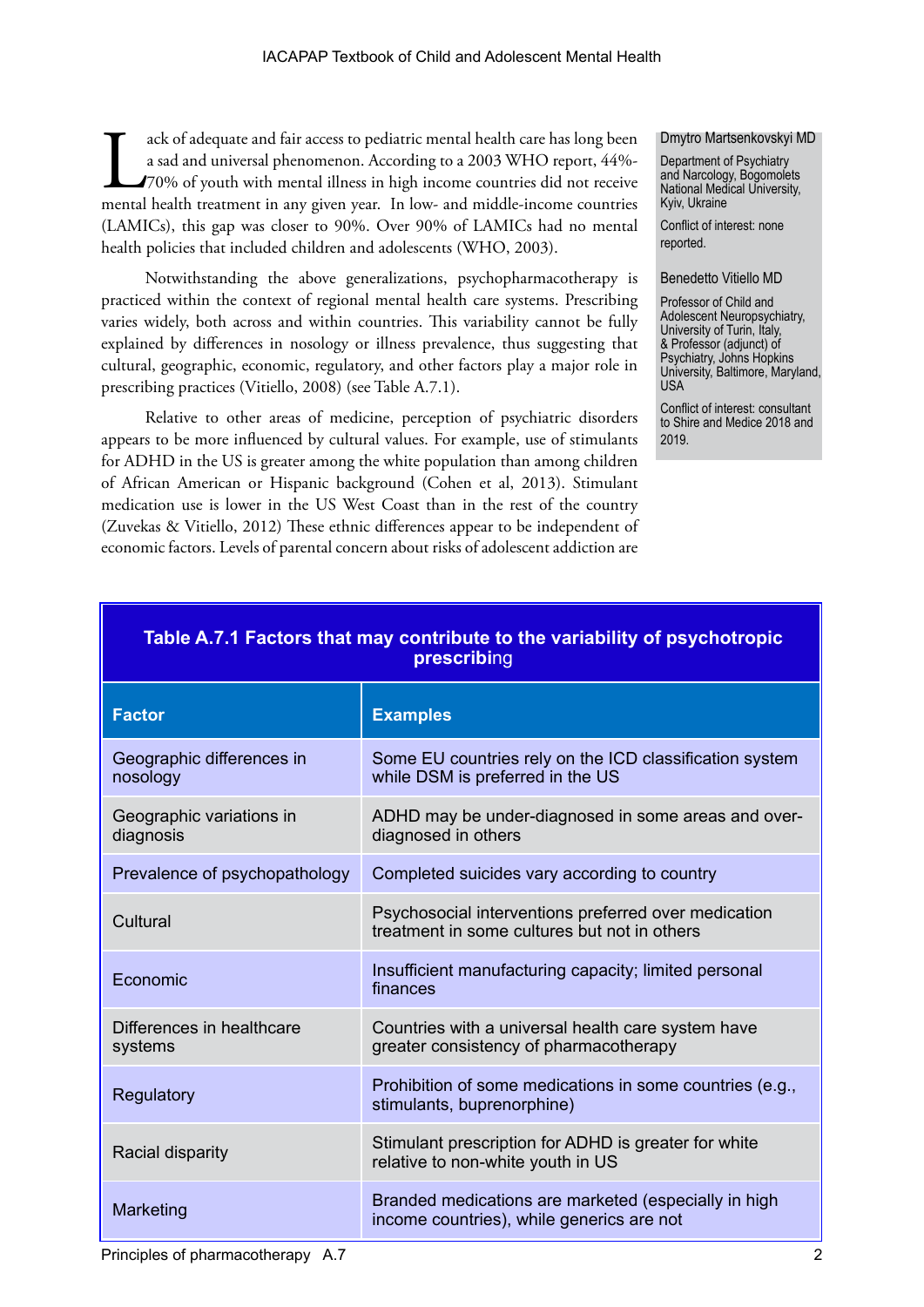different across cultures with parents of African and Hispanic children expressing more concerns than parents of white children (Zhu at al, 2009).

Relative to other high-income countries, use of psychotropic medications is substantially higher in the US; for example, it has more than 80% of the world usage of psychostimulants. It is estimated that about 3.5% of US children are treated with stimulant medication for ADHD, and use has been consistently increasing over the years (Zuvekas & Vitiello, 2012). Likewise, antidepressant and antipsychotic use is many times greater in the US than in other countries (Fegert et al, 2006).

Differences in prescription rates appear to be influenced by economic factors also. For example, there is a significant variation among countries in prescriptions for the treatment of comorbidities associated with autism spectrum disorder, with a correlation between per capita gross domestic product and prescription rates (Hsia et al, 2014). It is likely that pharmaceutical industry's marketing efforts play a significant role in prescribing practices.

Overall, approaches to mental health care vary considerably based on cultural factors. The implications of this variability for disease outcome and patient prognosis are serious and yet to be understood.

# **HISTORICAL CONTEXT AND SOME CORE QUESTIONS**

Medications to treat mental conditions (psychotropics) have become increasingly used in child and adolescent psychiatry around the world. From the serendipitous discovery by Bradley of the effects of amphetamines on child hyperactivity in 1937 to the multisite clinical trials of the  $21<sup>st</sup>$  century, pediatric psychopharmacology has evolved from an area of research to a standard of clinical care (Vitiello & Davico, 2018). Nevertheless, the role of pharmacotherapy in pediatric mental health remains the object of debate and controversy. With the notable exception of medications for ADHD—which were first introduced in pediatric population and subsequently extended to adults—most psychotropic medications were first developed to treat psychiatric conditions in adults, and only later extended to children. Appropriate concerns have been raised about both the validity of applying adult diagnostic categories to children and the validity of extrapolating safety and efficacy information collected in adults to children.

Growing research has provided a better understanding of the benefits and risks of the pediatric use of some psychotropics. For many others, however, the current knowledge base is incomplete. This inadequacy is especially evident with respect to their long-term use. In psychiatry, medications are seldom curative and long-term treatment is often required, thus raising concerns about both the persistence of the therapeutic effect and the safety of prolonged exposure to psychotropic agents at a time of rapid development. A related question is whether treatment in childhood will lead to better functional outcomes later in life. Unfortunately, controlled clinical trials are usually brief, and studying long-term treatment effects is methodologically difficult.

In this chapter, we hope to provide clinicians with key elements and a general framework for the pharmacotherapy of psychiatric disorders during development. Use of psychotropic medications is substantially higher in the US than in other developed countries.



In 1937, Charles Bradley, a psychiatrist, administered dlamphetamine to "problem" children at the Bradley Home in Providence, Rhode Island (US), in an attempt to alleviate headaches. Bradley noticed an unexpected effect: improved school performance, social interactions, and emotional responses. Bradley's studies went largely ignored for nearly 25 years. However, they proved to be an important precursor to studies on the use of amphetamines in ADHD (Strohl, 2011).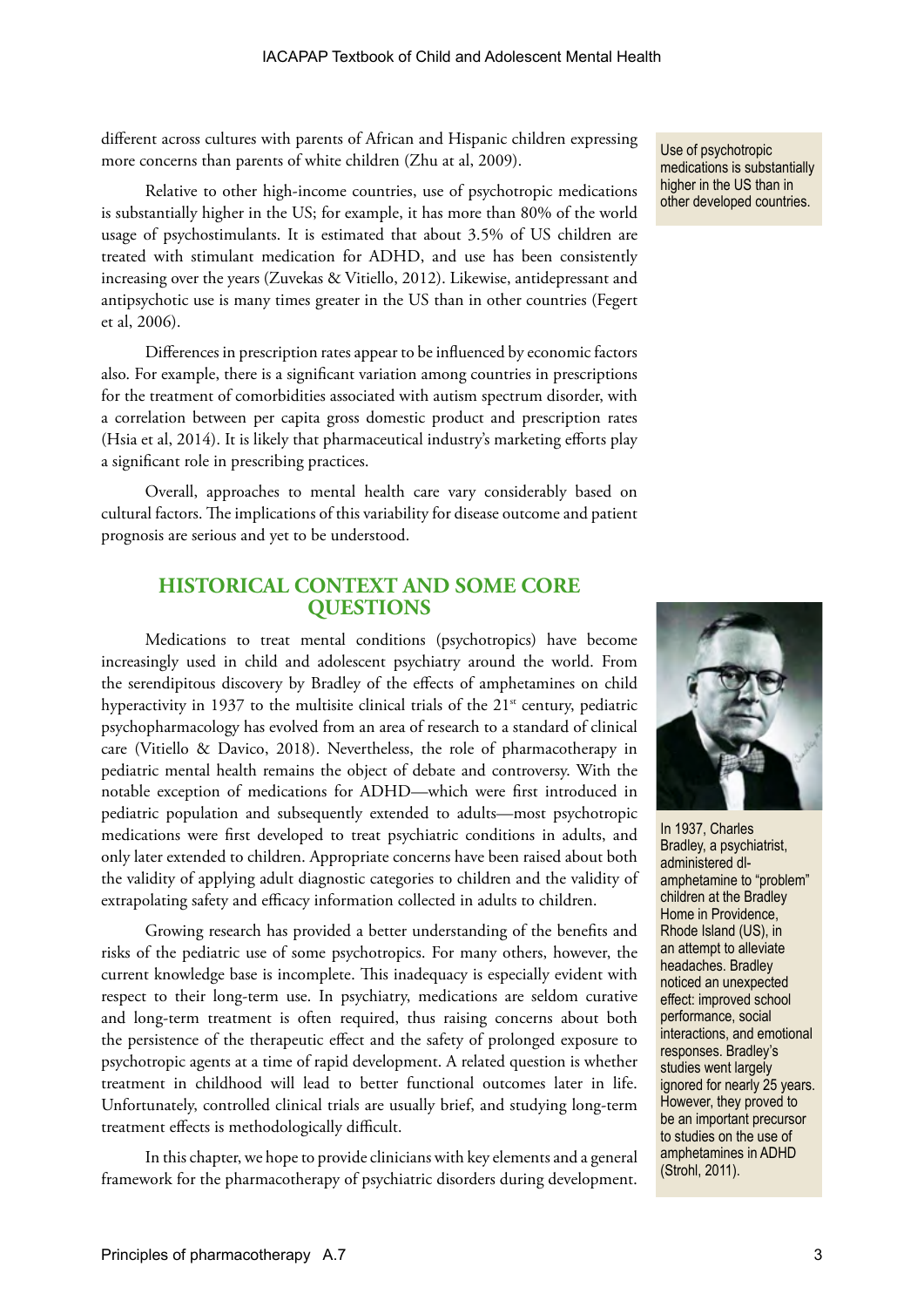

"But family and many friends were judgmental: How could we start a fiveyear-old on medication, especially one as smart as our son, who had taught himself to read before age four? They seemed to assume that he was different because he was so smart. Anyway, the logic went, a lot of boys are a handful at that age, and that's not a reason to put a five-year-old on medication. They concluded that the problem was that I was a psychiatrist. Clearly, I was pathologizing a boy who was just being a boy. How else would you expect a mom who is a psychiatrist to handle a rambunctious, precocious five-year-old besides putting him on medication?" (Gold, 2010).

For detailed information on specific medications the reader is referred to the chapters covering the relevant disorders.

# **WHEN TO USE PSYCHOTROPIC MEDICATION IN YOUTH?**

A comprehensive diagnostic evaluation and psychosocial formulation is the necessary first step (Figure A.7.2). Patients with psychotic disorders often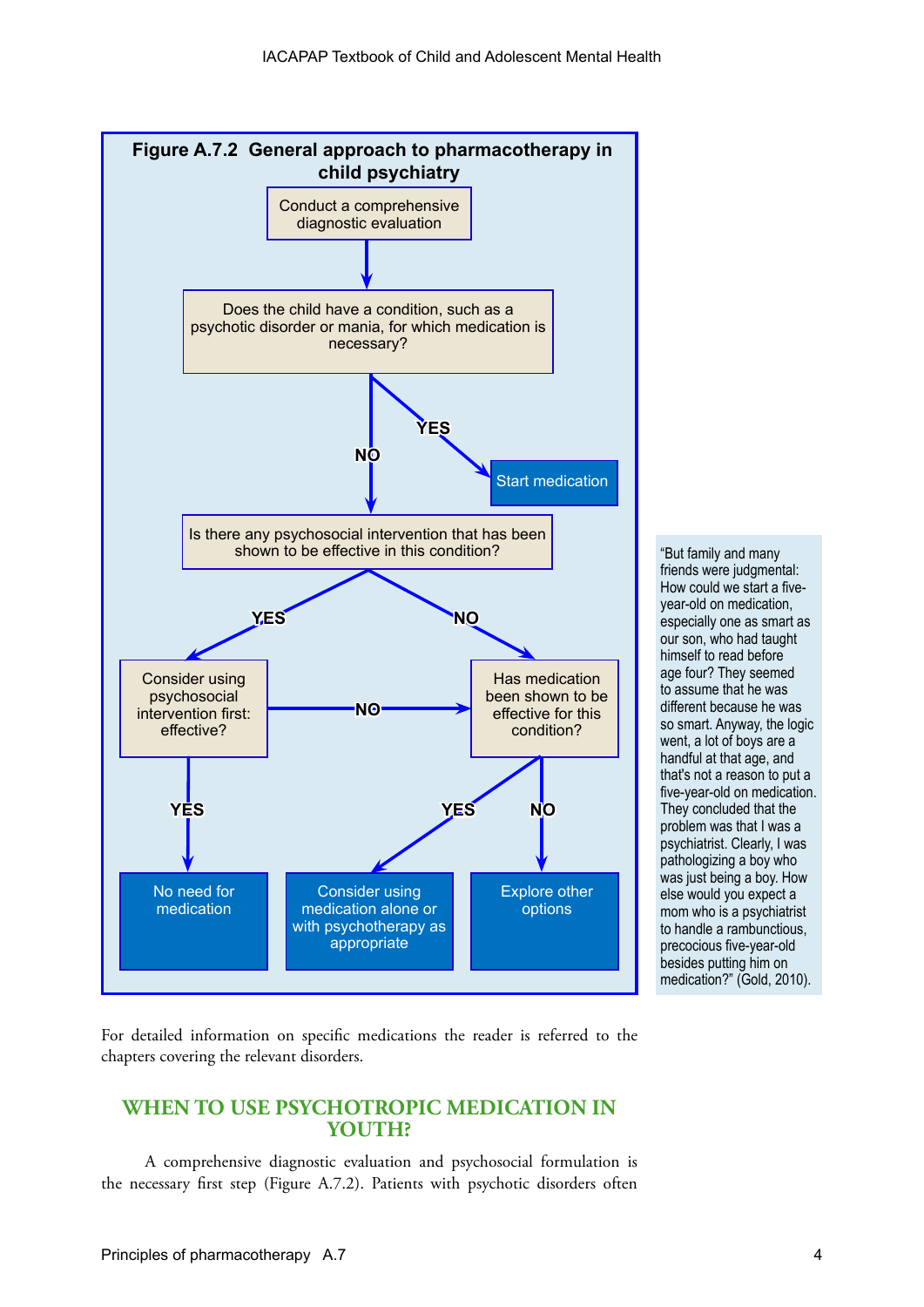require pharmacological treatment as a first step to control symptoms and restore functioning. For more details on pharmacological treatment of psychosis, see [Chapter H.5.1](https://iacapap.org/wp-content/uploads/H.5.1-Antipsychotics-2016-amended.pdf).

Patients with non-psychotic disorders may often be successfully treated with non-pharmacological interventions first. For example, behavioral therapy can be an effective first step in the management of patients with mild major depression, OCD, and anxiety disorders. Not all children, however, improve with purely psychosocial interventions and, for them, medication may be necessary to improve their functioning. Of note, psychotherapy and medication are not mutually exclusive: in many conditions, such as depression and anxiety, combined use as been found to be more beneficial than monotherapy (Vitiello, 2009a).

A key consideration in choosing among therapeutic options is the strength of the evidence supporting the efficacy and safety of the treatment for the specific condition and the age of the child (Gray, 1997). Thus, the strongest level of evidence comes from at least one systematic review of multiple, well-designed, randomized controlled trials (Type I). A lower level of evidence comes from at least one randomized controlled trial (Type II).

Thanks to clinical research conducted since the 1990's, there is a growing body of evidence for the short-term efficacy of many medications (summarized in Table A.7.3). Much less strong is the evidence of their long-term effectiveness and safety. For more details on assessment of treatment evidence see [Chapter A.6](https://iacapap.org/wp-content/uploads/A.6-EVIDENCE-BASED-PRACTICE-072012.pdf) and Figure A.6.8.

Several placebo-controlled discontinuation studies have shown that longterm treatment can be effective in maintaining improvement and preventing symptom recurrence. For example, in youth suffering from depression, continuing antidepressant treatment significantly reduces the risk of relapse (Emslie et al, 2008). Likewise, discontinuing risperidone in children with autism and severe behavioral disturbances increases the risk of recurrence of aggression, selfinjury, and tantrums compared with continuing treatment (Research Units on Pediatric Psychopharmacology Autism Network, 2005a). In addition, a number of naturalistic follow-up studies provide useful information on the long-term outcome of youths treated for several years, even though treatment effects are difficult to determine due to the lack of a control condition.

Beyond the level of evidence for each medication, prescribers also need to understand their regulatory environment. Some psychotropics have received approval for pediatric indications by drug regulatory agencies (i.e., the FDA in the US or the EMA in the European Union), while others are used off-label.

In the US, many medications that have a high level of evidence also carry an FDA approval—for example, methylphenidate is FDA approved for ADHD in children aged 6 and older (see Table A.7.3). On the one hand there are medications that have a high level of evidence but do not have FDA approval—for example, sertraline has Type I level of evidence for efficacy in anxiety disorders in childhood, but no FDA indication. On the other hand, there are medications that have a low level of evidence, yet have FDA approval—for example, haloperidol has little evidence of efficacy among preschoolers, but it has an FDA indication for pediatric use starting at age 3.

Evidence of the long-term effectiveness and safety of pharmacological treatments in children and adolescents is largely lacking.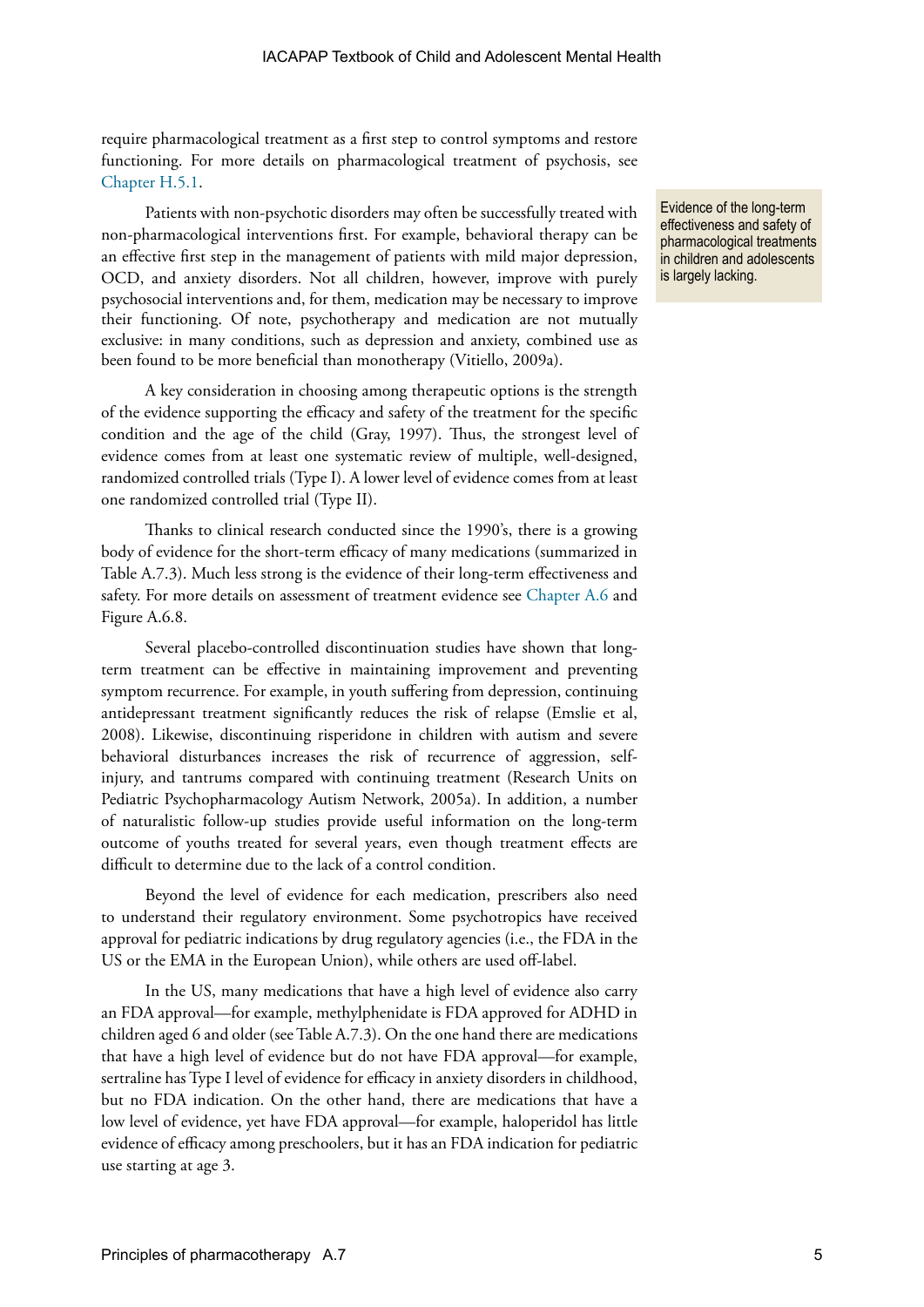| Table A.7.3 Selected psychotropic medications and level of evidence for<br>efficacy in children (<18 years) |                                                                              |                                                 |                                                                                     |
|-------------------------------------------------------------------------------------------------------------|------------------------------------------------------------------------------|-------------------------------------------------|-------------------------------------------------------------------------------------|
| <b>Medication</b>                                                                                           | <b>Condition</b>                                                             | <b>Evidence</b><br>for<br>efficacy <sup>1</sup> | <b>US FDA-approved indication</b><br>and age, in years, for which it<br>is approved |
| Methylphenidate and<br>dexmethylphenidate                                                                   | <b>ADHD</b>                                                                  | Type I                                          | 6 and older                                                                         |
| Amphetamines                                                                                                | <b>ADHD</b>                                                                  | Type I                                          | 3 and older                                                                         |
| Atomoxetine                                                                                                 | <b>ADHD</b>                                                                  | Type I                                          | 6 and older                                                                         |
| Clonidine                                                                                                   | <b>ADHD</b>                                                                  | Type I                                          | 6 and older                                                                         |
|                                                                                                             | Tourette's disorder                                                          | Type I                                          |                                                                                     |
| Guanfacine                                                                                                  | <b>ADHD</b>                                                                  | Type I                                          | 6 and older                                                                         |
|                                                                                                             | Major depression                                                             | Type I                                          | 8 and older                                                                         |
| Fluoxetine                                                                                                  | <b>OCD</b>                                                                   | Type II                                         | 7 and older                                                                         |
|                                                                                                             | GAD/SP                                                                       | Type II                                         |                                                                                     |
| Sertraline                                                                                                  | <b>OCD</b>                                                                   | Type I                                          | 6 and older                                                                         |
|                                                                                                             | Major depression                                                             | Type II                                         |                                                                                     |
|                                                                                                             | GAD/SP                                                                       | Type I                                          |                                                                                     |
| Citalopram                                                                                                  | Major depression                                                             | Type II                                         |                                                                                     |
| Escitalopram                                                                                                | Major depression                                                             | Type I                                          | 12 and older                                                                        |
| Fluvoxamine                                                                                                 | <b>OCD</b>                                                                   | Type II                                         | 7 and older                                                                         |
|                                                                                                             | GAD/SP                                                                       | Type I                                          |                                                                                     |
| Venlafaxine                                                                                                 | Major depression                                                             | Type V                                          |                                                                                     |
| <b>Bupropion</b>                                                                                            | <b>ADHD</b>                                                                  | Type II                                         |                                                                                     |
|                                                                                                             | Major depression                                                             | Type V                                          |                                                                                     |
| Clomipramine                                                                                                | <b>OCD</b>                                                                   | Type II                                         | 10 and older                                                                        |
| Haloperidol                                                                                                 | Tourette's disorder                                                          | Type I                                          | 3 and older                                                                         |
|                                                                                                             | Psychosis                                                                    | Type II                                         | 3 and older                                                                         |
|                                                                                                             | Hyperactivity, severe<br>behavioral problems, explosive<br>hyperexcitability | Type II                                         | 3 and older                                                                         |
| Pimozide                                                                                                    | Tourette's disorder                                                          | Type I                                          | 12 and older                                                                        |
|                                                                                                             | Schizophrenia                                                                | Type II                                         | 13 and older                                                                        |
| Risperidone                                                                                                 | Bipolar disorder                                                             | Type I                                          | 10 and older                                                                        |
|                                                                                                             | Aggression                                                                   | Type I                                          | "Irritability" in autism:<br>5-16 years of age                                      |
|                                                                                                             | Tourette's disorder                                                          | Type I                                          |                                                                                     |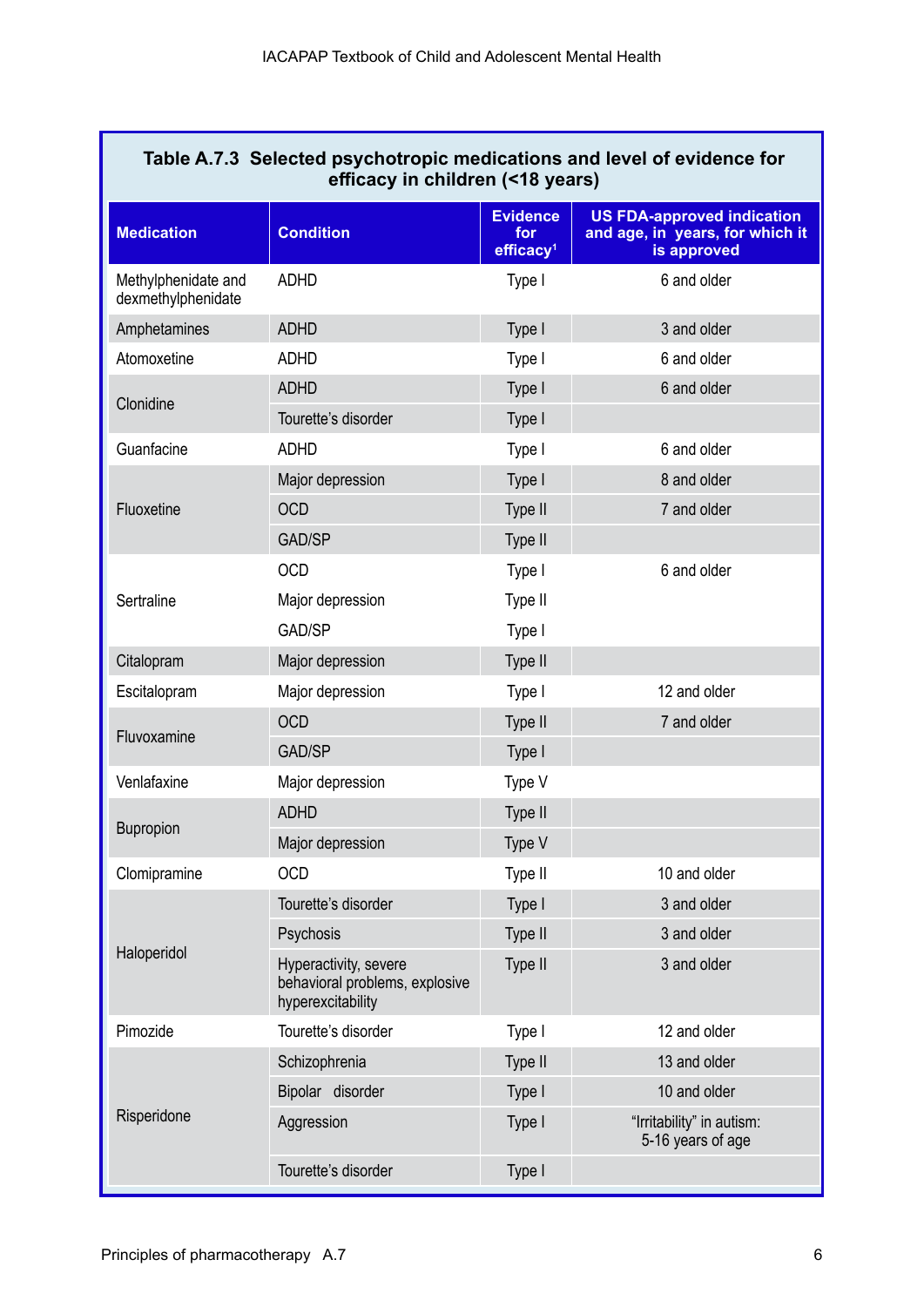| Table A.7.3 (Continuation). Selected psychotropic medications and level of<br>evidence for efficacy in children (<18 years) |                    |                                                 |                                                                                     |
|-----------------------------------------------------------------------------------------------------------------------------|--------------------|-------------------------------------------------|-------------------------------------------------------------------------------------|
| <b>Medication</b>                                                                                                           | <b>Condition</b>   | <b>Evidence</b><br>for<br>efficacy <sup>1</sup> | <b>US FDA-approved indication</b><br>and age, in years, for which it<br>is approved |
| Quetiapine                                                                                                                  | Schizophrenia      | Type II                                         | 13 and older                                                                        |
|                                                                                                                             | Bipolar disorder   | Type II                                         | 10 and older                                                                        |
| Aripiprazole                                                                                                                | Schizophrenia      | Type II                                         | 13 and older                                                                        |
|                                                                                                                             | Bipolar disorder   | Type II                                         | 10 and older                                                                        |
|                                                                                                                             | Aggression         | Type I                                          | "Irritability" in autism:<br>6 and older                                            |
| Olanzapine                                                                                                                  | Schizophrenia      | Type II                                         | 13 and older                                                                        |
|                                                                                                                             | Bipolar disorder   | Type II                                         | 10 and older                                                                        |
| Lithium                                                                                                                     | Bipolar disorder   | Type III                                        | 7 and older                                                                         |
|                                                                                                                             | Aggression         | Type II                                         |                                                                                     |
| Valproate <sup>2</sup>                                                                                                      | Bipolar disorder   | Type II                                         |                                                                                     |
|                                                                                                                             | Aggression         | Type II                                         |                                                                                     |
| Carbamazepine <sup>2</sup>                                                                                                  | Bipolar disorder   | Type V                                          |                                                                                     |
| Oxcarbazepine <sup>2</sup>                                                                                                  | Bipolar disorder   | Type V                                          |                                                                                     |
| Lamotrigine <sup>2</sup>                                                                                                    | Bipolar depression | Type V                                          |                                                                                     |

ADHD: attention deficit hyperactivity disorder; OCD: obsessive compulsive disorder; GAD: generalized anxiety disorder; SP: social phobia.

1 Strength of the evidence: Type I: strong evidence from at least one systematic review of multiple well-designed randomized controlled trials. Type II: strong evidence from at least one properly designed randomized controlled trial. Type III: evidence from well-designed trials without randomization, single group, pre-post, cohort, time series or matched case-control studies. Type IV: evidence from well-designed non-experimental studies from more than one center or research group. Type V: opinions of respected authorities, based on clinical evidence, descriptive studies or reports of expert committees (Gray, 1997).

2 Approved for the treatment of epilepsy from infancy.

Likewise, controlled clinical trials support the efficacy of methylphenidate in preschoolers (age 3-6 years) with ADHD but it does not have an FDA indication for use before the age of 6 years, while amphetamines, which have not been adequately evaluated in controlled studies under age 6, have FDA approval starting at age 3. Thus, the on-label *vs*. off-label status of medications results from evidence of effectiveness as well as other factors, including the historical and regulatory context of their introduction.

These inconsistencies are largely due to the fact that the FDA approval process was not designed to regulate clinical practice. Instead, it reflected the US legislative efforts to regulate the marketing and sale by pharmaceutical companies of new patented medications.

FDA approval processes underwent many changes since its inception in the 1940s. Older medications, such as haloperidol, had a much less transparent and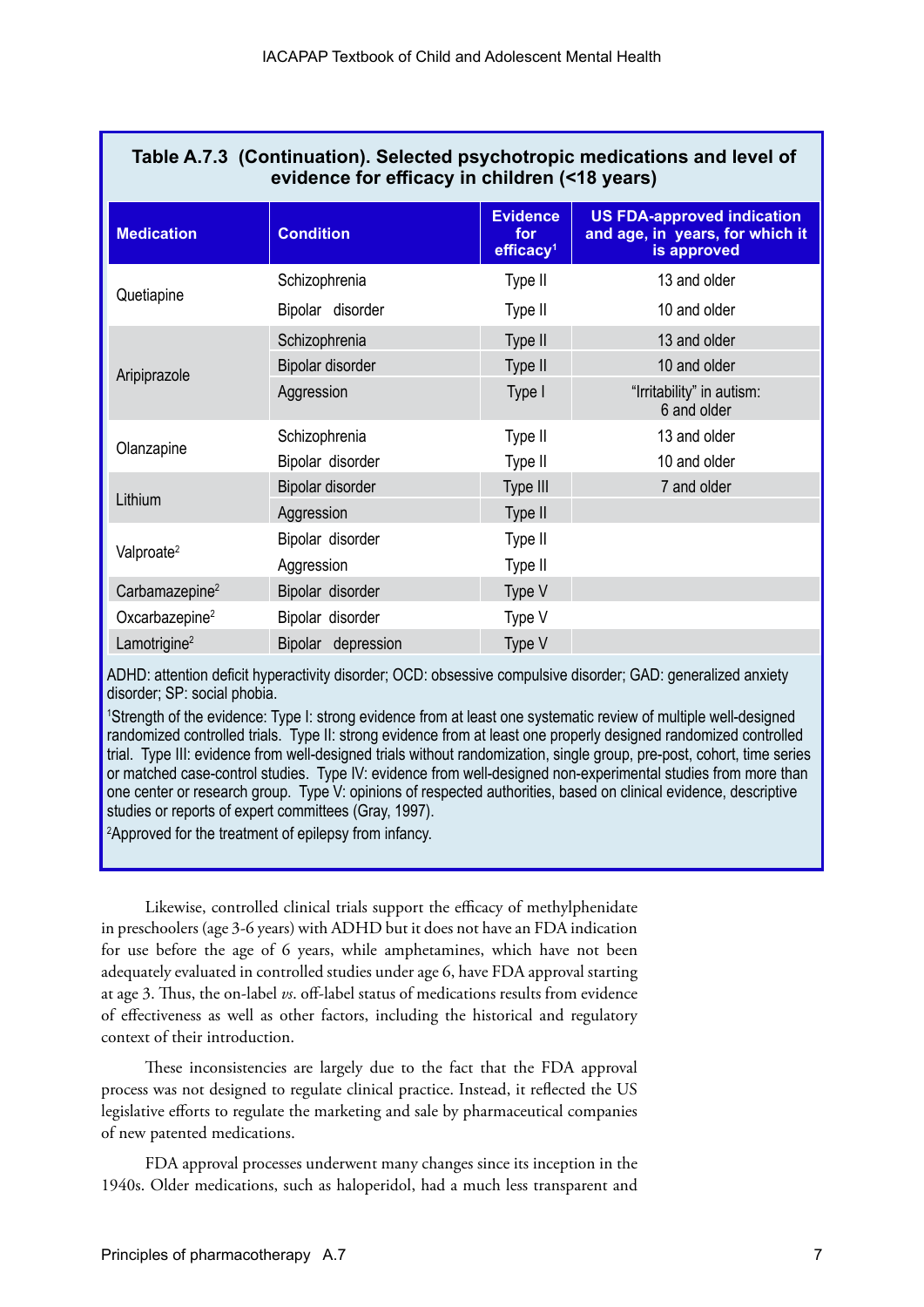more expert-driven approval process with unclear impact of evidence. With respect to sertraline, it became "generic" (its patent duration expired) before the evidence for pediatric generalized anxiety disorder was shown. Once a medication becomes generic, applying for FDA approval (or "label") no longer makes financial sense for the manufacturers since it carries great administrative costs with no returns for the pharmaceutical companies. As a result, the vast majority of medications used in clinical practice in both medicine and psychiatry, for both adults and children, are used "off-label." Use of a medicine off-label is not in itself an inappropriate practice as it is often supported by considerable empirical evidence and may be consistent with treatment guidelines.

These concepts are important to understand and explain not only to parents, but also to policy-makers. For example, officials in many countries make decisions to purchase medications based on FDA approval status—or of its counterpart, the European Medicines Agency—and not on the overall evidence of efficacy and safety.

Availability (status of manufacturing, trade, etc) also impacts prescribing practice. Examples range from the transient intramuscular lorazepam shortages in the US due to supply chain problems to the virtual lack of psychostimulants in Ukraine due to the complexities of introducing a controlled substance into a developing democracy. Lack of effective medications can encourage growth of alternative treatments that either have no evidence of efficacy or have evidence of causing harm.

In another example, the WHO list of essential medicines for mental and behavioral disorders includes both medications that have a high degree of efficacy and safety (for example, fluoxetine for depression, anxiety, and OCD) as well as others that lack evidence for efficacy, safety, or both. For example, diazepam is not effective for the long-term treatment of pediatric anxiety and amitriptyline is not **BAP Position Statement: Off-label** prescribing of psychotropic medication<br>to children and adolescents

Aditya N Sharma<sup>na</sup>, Celso Arango<sup>3</sup>, David Coghill?, Paul Gringra:<br>David J Nott!, Peter Pratt<sup>a</sup>, Allan N Young<sup>3</sup> and Chris Hollis<sup>10</sup>

If you want to learn more about the issues around off-label prescribing of psychotropic medication to children with an European focus click on the figure to access a position statement [by the British Association for](https://www.bap.org.uk/pdfs/BAP_Position_Statement_Off-label.pdf)  Psychopharmacology.

| behavioral disorders (2017)                                  |                                                                           |  |
|--------------------------------------------------------------|---------------------------------------------------------------------------|--|
| Medicines used in psychotic<br>disorders                     | Chlorpromazine<br>Fluphenazine<br>Haloperidol<br>Risperidone<br>Clozapine |  |
| Medicines used in depressive<br>disorders                    | Amitriptyline<br>Fluoxetine                                               |  |
| Medicines used in bipolar disorders                          | Carbamazepine<br>Lithium<br>$\bullet$<br>Valproic acid (sodium valproate) |  |
| Medicines for anxiety disorders                              | Diazepam                                                                  |  |
| Medicines used for obsessive<br>compulsive disorders         | Clomipramine                                                              |  |
| Medicines for disorders due to<br>psychoactive substance use | Nicotine replacement therapy<br>Methadone                                 |  |

# **Table A.7. 4 WHO essential medicines for mental and**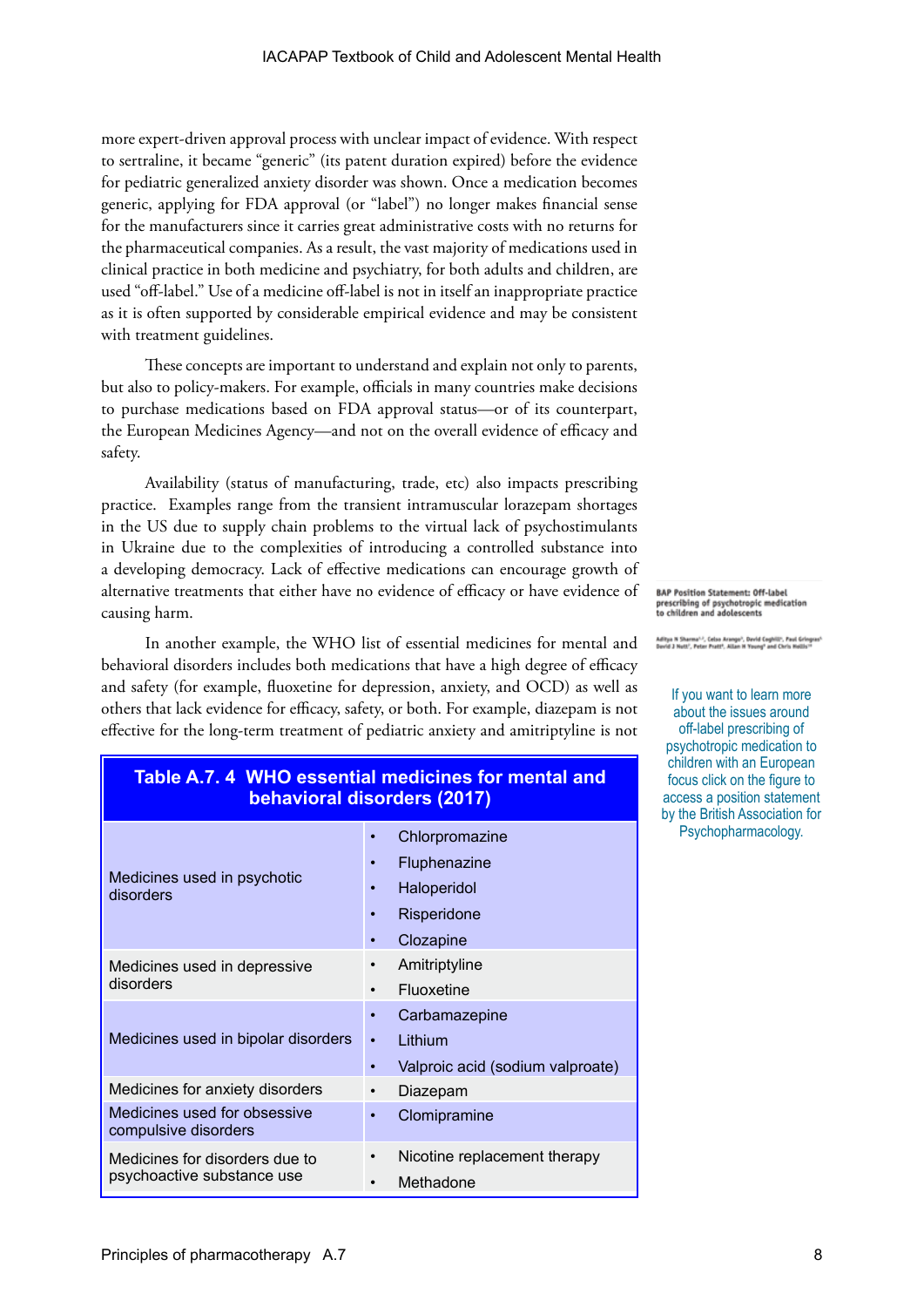effective for pediatric depression (see Table A.7.4).

# **PHARMACOKINETICS**

Drug absorption, distribution, metabolism, and excretion all change during child development. As a result, extrapolation of doses and frequency of administration for children based on data obtained from adults can lead to inappropriate treatment. Although children have smaller absolute body size, the relative mass of their liver and kidney tissue is greater than in adults when adjusted for body weight. Children also have relatively more body water, less fat, and less plasma albumin to which drugs can bind. Consequently, the volume of distribution of a medication tends to be greater in children than in adults. As a result of the above differences, children have greater drug extraction during the first pass through the liver, lower bioavailability, and faster metabolism and elimination. This means that simply decreasing adult doses based on child weight may result in under-treatment.

In adolescence, together with a marked growth in body size, there is a redistribution of the body compartments. In males, the percentage of total body water increases and that of body fat decreases, while the opposite occurs in females. For a summary of pharmacokinetic differences between children and adults (see Table A.7.5)

Once absorbed, most drugs undergo biotransformation (metabolism) that turn the parent compound into more polar, and therefore easier to eliminate, byproducts (metabolites). Typically, medications undergo first an enzymatic oxidative or hydrolytic transformation (phase I), and then are conjugated with glucuronic acid, sulfate, glutathione, or acetate to form products that are eliminated via the kidneys or bile.

The phase I oxidative processes are mediated by cytochrome 450 (CYP450) microsomal enzymes, which are concentrated primarily in the liver. The CYP450 system is immature at birth, but its metabolizing capacity increases rapidly, so that by one month of age it is already about 20% of the mature level, which is achieved by three years of age. Because children have proportionally more liver parenchyma than adults, they have greater weight-adjusted metabolic capacity.

| Table A.7.5 Pharmacokinetic characteristics in children relative<br>to adults |               |  |
|-------------------------------------------------------------------------------|---------------|--|
| Liver & kidney mass adjusted for body weight                                  | Greater       |  |
| Metabolism and elimination                                                    | Faster        |  |
| Dosing                                                                        | Higher        |  |
| <b>Elimination half-life</b>                                                  | Shorter       |  |
| Plasma steady-state                                                           | Sooner        |  |
| Withdrawal symptoms                                                           | More likely   |  |
| Dosing                                                                        | More Frequent |  |

The two most important CYP450 enzymes in pediatric psychopharmacology

#### **Pharmacokinetics**

What the body does to the drug: absorption, distribution, metabolism, and excretion.

#### **Pharmacodynamics**

What the drug does to the body: the biochemical and physiological effects of drugs on the body.

#### **Half life**

The time required to reduce the plasma concentration to one half of its initial value

#### **Plasma steady state**

Steady state occurs when the rate of drug absorption into the blood equals the rate of elimination from it. The time to reach steadystate concentrations is dependent on the half-life of the drug.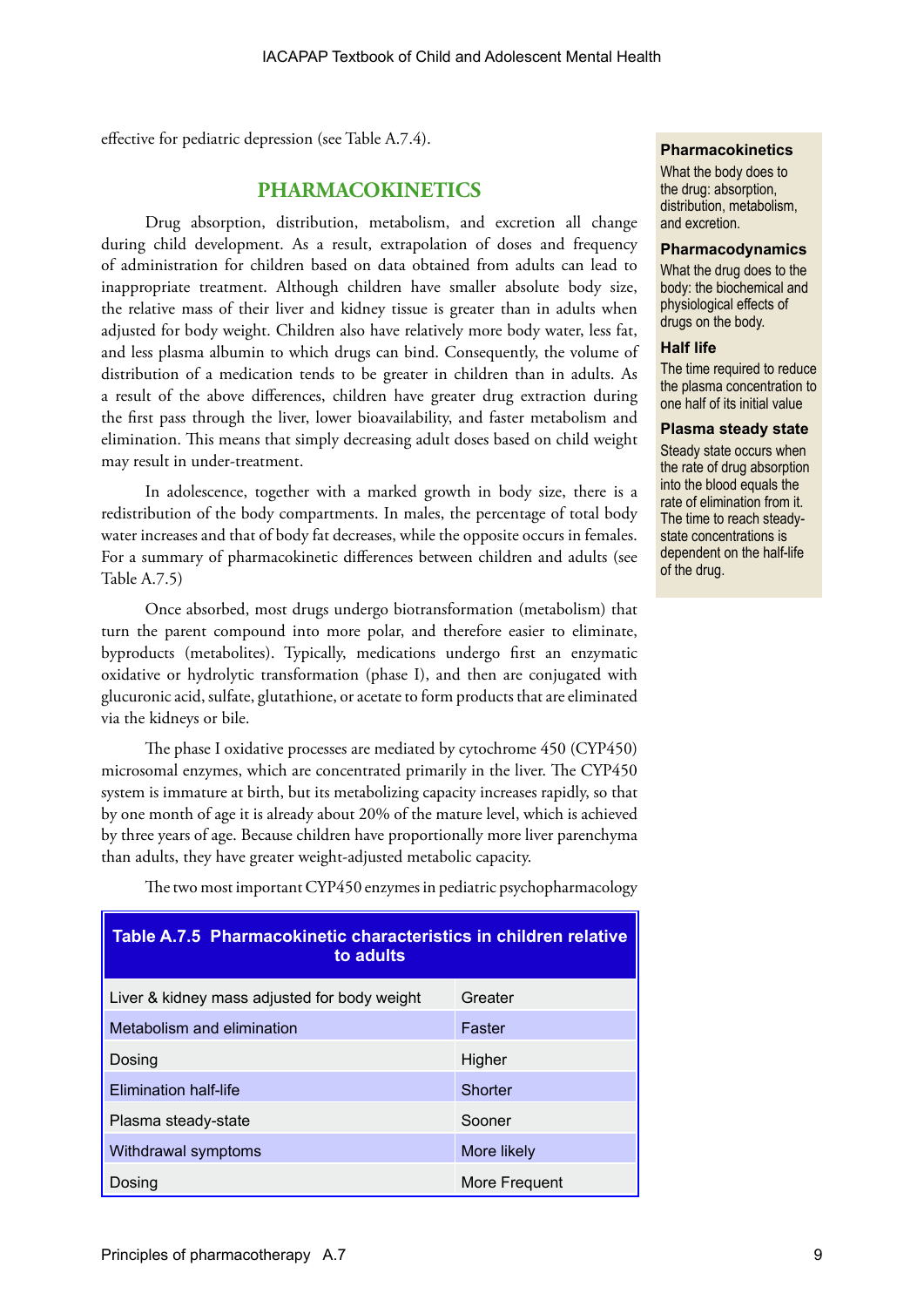are the CYP3A4 and the CYP2D6, which are involved in the metabolism of most psychotropics, as well as CYP2C9 and CYP2C19. For example, the 3A4 system metabolizes sertraline, citalopram, escitalopram, bupropion, mirtazapine, aripiprazole, quetiapine, ziprasidone, lurasidone, cariprazine, alprazolam, zolpidem, and oral contraceptives. The 2D6 system metabolizes fluoxetine, trazodone, atomoxetine, tricyclic antidepressants, risperidone, olanzapine, chlorpromazine, and haloperidol.

Some psychotropics can also act as inhibitors of these enzymes so that concurrent administration of another drug that is a substrate for the enzyme results in reduced metabolism and higher medication concentration in the body. For example, 3A4 metabolized enzymes can be inhibited by fluoxetine or fluvoxamine. Concomitant administration of fluvoxamine (inhibitor of 3A4) and quetiapine or aripiprazole (metabolized by 3A4) could lead to higher levels of quetiapine or aripiprazole and prolongation of the QTc interval.

An additional complexity is that some medications, such as carbamazepine and phenobarbital, can induce CYP3A4 activity, thus potentiating its metabolizing capacity. The concomitant administration of carbamazepine and a medication metabolized by CYP3A4 can result in lower blood levels of many anticonvulsants, antipsychotics, tricyclic antidepressants, clonazepam, and oral contraceptives. In females, use of oral contraceptives can also induce CYP enzymes and thus increase lamotrigine metabolism and elimination resulting in decreased lamotrigine serum concentration.

Genetic polymorphisms have been identified for CYP 450 enzymes. About 7-10% of Caucasians, 1-8% of Africans, and 1-3% of East Asians are poor CYP2D6 metabolizers of specific medications. Poor metabolizers have higher drug concentrations in plasma and other body tissues. For example, the mean elimination half-life of atomoxetine is about 5 hours in children or adults who are fast metabolizers, but 22 hours in poor metabolizers (Sauer et al, 2005). While these metabolic differences do not appear to be clinically significant for atomoxetine, some cases of toxicity have been reported with other psychotropics. For example, one case of death in a child with a 2D6 genetic deficiency was associated with unusually high plasma levels of fluoxetine (Sallee et al, 2000).

Technological advances in the 2010's have enabled affordable testing of genetic variants potentially relevant to medication metabolism and response. With direct-to-consumer advertising of commercially available pharmacogenomic testing. Many parents ask to use such tests for decision-making about prescription. While future advances are promising, the evidence to support this practice is insufficient at this time.

On November 1, 2018, the [FDA published the following warning](https://www.fda.gov/medical-devices/safety-communications/fda-warns-against-use-many-genetic-tests-unapproved-claims-predict-patient-response-specific): "The FDA has become aware of genetic tests with claims to predict how a person will respond to specific medications in cases where the relationship between genetic (DNA) variations and the medication's effects has not been determined. For example, the FDA is aware of genetic tests that claim results can be used to help physicians identify which antidepressant medication would have increased effectiveness or side effects compared to other antidepressant medications. However, the relationship between DNA variations and the effectiveness of antidepressant medication has never been established. Patients and health care providers should not make changes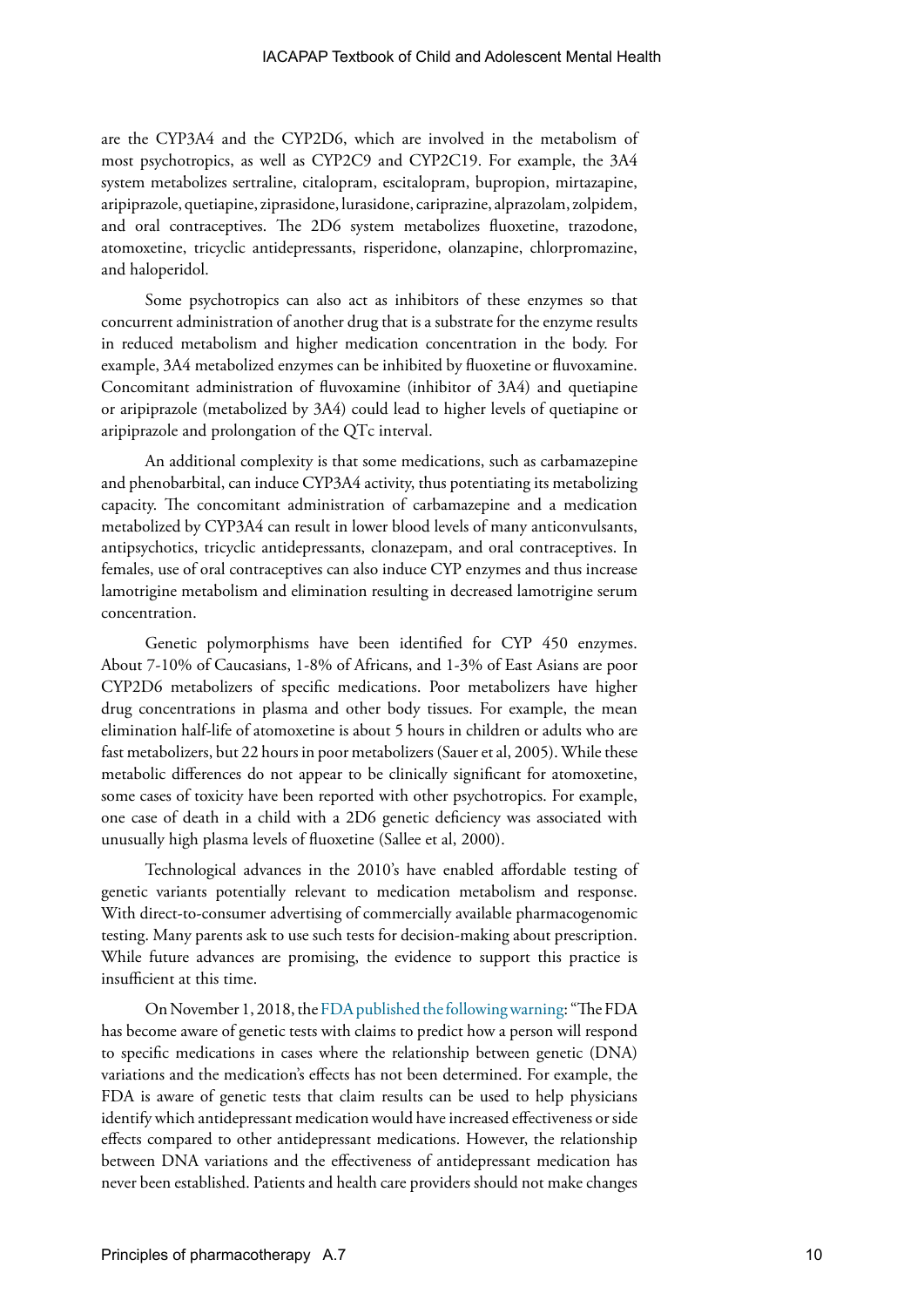to a patient's medication regimen based on the results from genetic tests that claim to predict a patient's response to specific medications, but are not supported by sufficient scientific or clinical evidence to support this use, because doing so may put the patient at risk for potentially serious health consequences. There are a limited number of cases for which at least some evidence does exist to support a correlation between a genetic variant and drug levels within the body, and this is described in the labeling of FDA cleared or approved genetic tests and FDA approved medications." While testing for genetic polymorphism is not routinely done in current child psychiatry practice, it may be considered for individual patients who do not respond to adequate doses of medication, or present with unusual reactions to medications metabolized by enzymes with genetic polymorphism (e.g., 2D6 and 2C19).

The main route of drug elimination is through the kidneys. Absolute clearance is usually lower in children than in adults, but weight-adjusted clearance is greater. Because of the faster elimination, the drug plasma half-life can be shorter in children than in adults (Daviss et al, 2005). A shorter elimination half-life means that plasma steady-state is reached sooner during repeated administration, and that withdrawal symptoms upon discontinuation are more likely. In these cases, a more frequent administration is needed to maintain consistent therapeutic levels and prevent withdrawal symptoms between doses.

For some medications, the dose and duration of treatment can influence pharmacokinetics. After a single dose of sertraline 50 mg in adolescents, the mean half-life is about 27 hours but after repeated administration it decreased to about 15 hours (Axelson et al, 2002). Moreover, the steady-state half-life is longer (about 20 hours) after administration of higher doses (100-150 mg). Based on these data, lower doses (50 mg/day) of sertraline should be given twice a day to ensure consistent treatment and prevent withdrawal, while higher (100-150 mg) doses can be given once a day.

The pharmacokinetics of many psychotropics has been studied in children and adolescents. For escitalopram, aripiprazole, quetiapine, risperidone, and lithium, pharmacokinetics was found to be similar in youth and adults (Rao, 2007; Findling et al, 2008; Thyssen et al, 2010; Findling et al, 2010). However, considerable inter-subject variability was observed, so that major individual differences in the time-course of pharmacological effects can occur in clinical practice. For methylphenidate and amphetamines, whose short half-life results in short duration of action and in the need for multiple daily administrations, a variety of extended release formulations have been developed and require prescribers to continue to keep up their learning.

## **PHARMACODYNAMICS**

Most psychotropics act through neurotransmitters, such as dopamine, serotonin, glutamate, GABA, and norepinephrine, whose receptors undergo major changes during development. Receptor density peaks in the preschool years and then gradually declines toward adult levels in late adolescence (Chugani et al, 2001). The impact of these developmental changes on drug activity, efficacy, and safety are still not well understood. However, observed differences between children and adults in efficacy and safety suggest that development can significantly Assessing and monitoring medication effects is more complex and time consuming in children than in adults because clinicians must collect and integrate information from multiple sources.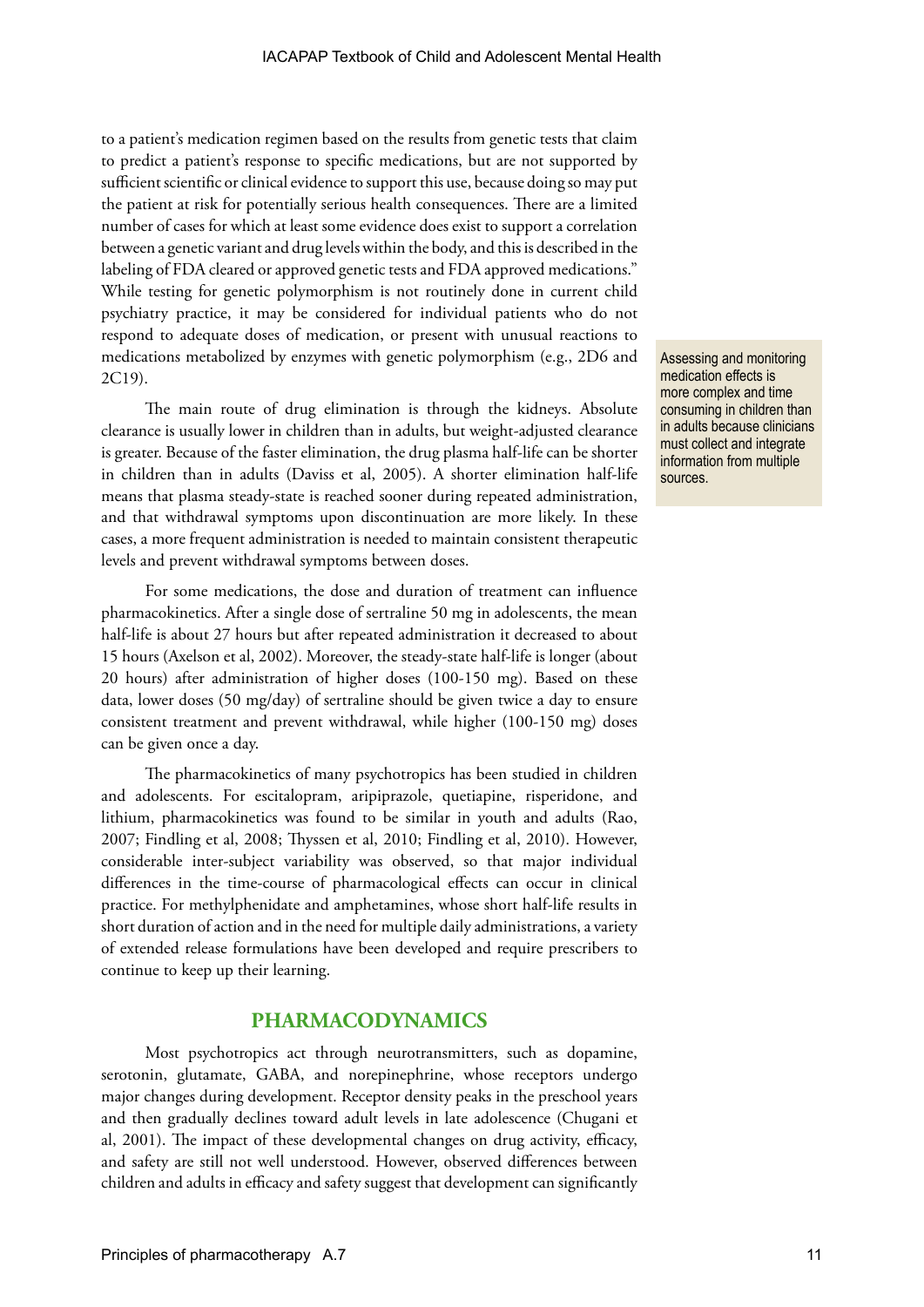| Table A.7.6 Psychotropic drug groups: pharmacodynamic differences between<br>children and adults |                                                                               |                                                                                                  |  |
|--------------------------------------------------------------------------------------------------|-------------------------------------------------------------------------------|--------------------------------------------------------------------------------------------------|--|
| <b>Drug group</b>                                                                                | Children                                                                      | <b>Adults</b>                                                                                    |  |
| <b>Tricyclic antidepressants</b>                                                                 | Not effective for pediatric<br>depression                                     | Effective for adult depression                                                                   |  |
| Serotonergic antidepressants                                                                     | Increase the risk of suicidal<br>ideation                                     | Do not increase the risk after age<br>25                                                         |  |
| <b>Antipsychotics</b>                                                                            | Relatively greater metabolic side<br>effects                                  | Relatively lower metabolic side<br>effects                                                       |  |
| Amphetamine-based<br>stimulants                                                                  | Less likely to induce euphoria                                                | More likely to induce euphoria                                                                   |  |
| Methylphenidate                                                                                  | Lower tolerability and efficacy in<br>children with ADHD aged 3 to 5<br>years | Higher tolerability and efficacy in<br>adults and children with ADHD<br>above the age of 5 years |  |

influence the effects of psychotropics (summarized in Table A.7.6). For example, tricyclic antidepressants, though proven effective in adult depression, have no demonstrable antidepressant effect in children (Hazell et al, 1995); amphetaminebased stimulants are more likely to induce euphoria in adults than in children; antipsychotics have stronger metabolic effects in youth than in adults (Correll et al, 2009); and serotonergic antidepressants increase the risk for suicidal ideation in children, adolescents, and young adults, but not in the middle-aged or the elderly (Hammad et al, 2006; Stone et al, 2009).

The developmental stage influences the response to a number of psychotropics. This is evident also in the lower tolerability and efficacy of methylphenidate in children with ADHD between 3 and 5 years of age as compared with older children (Greenhill et al, 2006). Abnormal brain development, such as in autism, impacts medication response, as shown by the lack of benefit from SSRIs for compulsive and repetitive behaviors in autism (King et al, 2009). Thus, information derived from adolescents may not be applicable to younger children or to those who suffer from pervasive disorders of development. This underscores the need for research in specific patient populations.

## **EFFICACY**

The term *efficacy* is used to describe treatments with a demonstrated therapeutic benefit when tested under controlled experimental conditions, usually involving carefully selected samples of patients. *Effectiveness* refers to treatments that have demonstrated benefit in non-experimental clinical settings with patients broadly representative of the population likely to receive the treatment. Often, however, these two terms are used interchangeably.

Double-blind trials are methodologically more persuasive than open studies because they control for placebo effects. A number of well-designed placebocontrolled clinical trials have been conducted in pediatric psychopharmacology. The results of these studies provide the foundation for evidence-based pharmacotherapy

Some adverse effects can be anticipated based on the mechanism of action of the medication, while others are completely unexpected, such as increased suicidality with antidepressant treatment.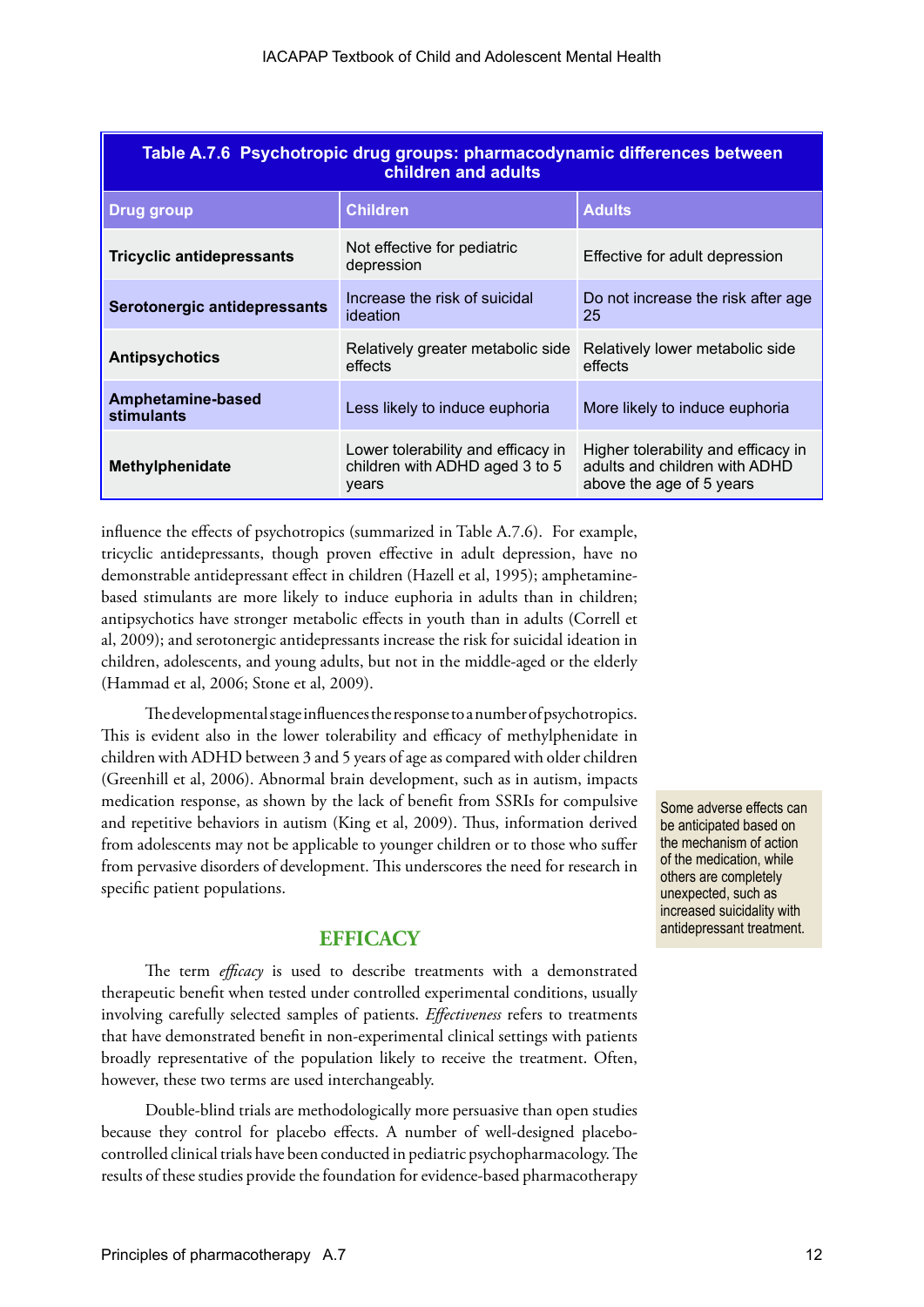in child psychiatry, summarized in evolving practice guidelines and treatment algorithms (e.g., National Institute for Health and Clinical Excellence, 2005 and 2008; Pliszka et al, 2007; Birmaher & Brent, 2007; McClellan et al, 2007). One critical element in evaluating the efficacy of a treatment is the chosen outcome. A treatment can be effective at:

- Decreasing symptoms (improvement)
- Eliminating the key manifestations of the disorder (remission, in the short-term, and recovery, if sustained over time)
- Restoring functioning (functional recovery)
- Decreasing the risk for relapse or recurrence of the symptoms.

Thus, when stating that a certain treatment is effective, one should also specify the particular outcome. Typically, medications are approved for clinical use based on studies showing that they decrease symptoms. Proving treatment effects on remission, recovery, or functioning requires longer-term controlled trials, which are more difficult and expensive to conduct.

There are, however, studies supporting efficacy and effectiveness for remission and recovery in some medications, such as stimulants in ADHD (Swanson et al, 2001) and serotonergic antidepressants in adolescent depression (Kennard et al, 2009; Vitiello & Davico, 2018).

The need to document symptom reduction and remission highlights the importance of measuring the behavioral, emotional, and functional manifestations of mental dysfunction. In the absence of direct biological markers of disease and treatment effects, clinicians must rely on symptoms and indirect signs to gauge treatment response. Rating scales have been developed for all of the conditions in child mental health (see Chapter A.5).

These scales can be divided into those that are completed by the clinician based on both direct observation and informants (clinician-rated), and those that are completed directly by informants (self, parent, teacher). A distinctive characteristic of pediatric psychopharmacology is that, in addition to the child, clinical information is usually derived from parents and teachers. Since clinicians must collect and integrate information from multiple sources, assessing and monitoring medication effects is more complex and time consuming in children.

When comparing treatments, it is useful to quantify the size of the treatment effect (see also Chapter A.6). Using data from controlled trials, the magnitude of the treatment effect relative to a control can be expressed in standard deviation units. The most commonly used ways of computing effect size are Cohen's *d* or Hedges' *g*—the difference in the means of the outcome measure between the study groups (active treatment and control) divided by the pooled standard deviation (Rosenthal et al, 2000).

Compared with placebo, stimulants have a large effect size (0.8 and above), while non-stimulants (clonidine, guanfacine, atomoxetine) have small to moderate effect sizes (0.25-0.5) in decreasing symptoms of ADHD (Greenhill et al, 2001). In trials that have detected a separation between SSRI and placebo, the SSRIs had a moderate effect size (0.5-0.7) in the treatment of major depression (TADS Team, 2004) or obsessive-compulsive disorder (Pediatric OCD Treatment Study, 2004). However, meta-analyses of all available clinical trials in pediatric depression (both positive and negative) indicated that the effect size of antidepressant medication vs.

#### **Efficacy**

A term used to indicate that a treatment has a demonstrated therapeutic benefit when tested in rigorous conditions, usually involving carefully selected samples of patients.

#### **Effectiveness**

Typically means that the treatment has shown to be beneficial in usual clinical settings for patients broadly representative of the population likely to receive that treatment.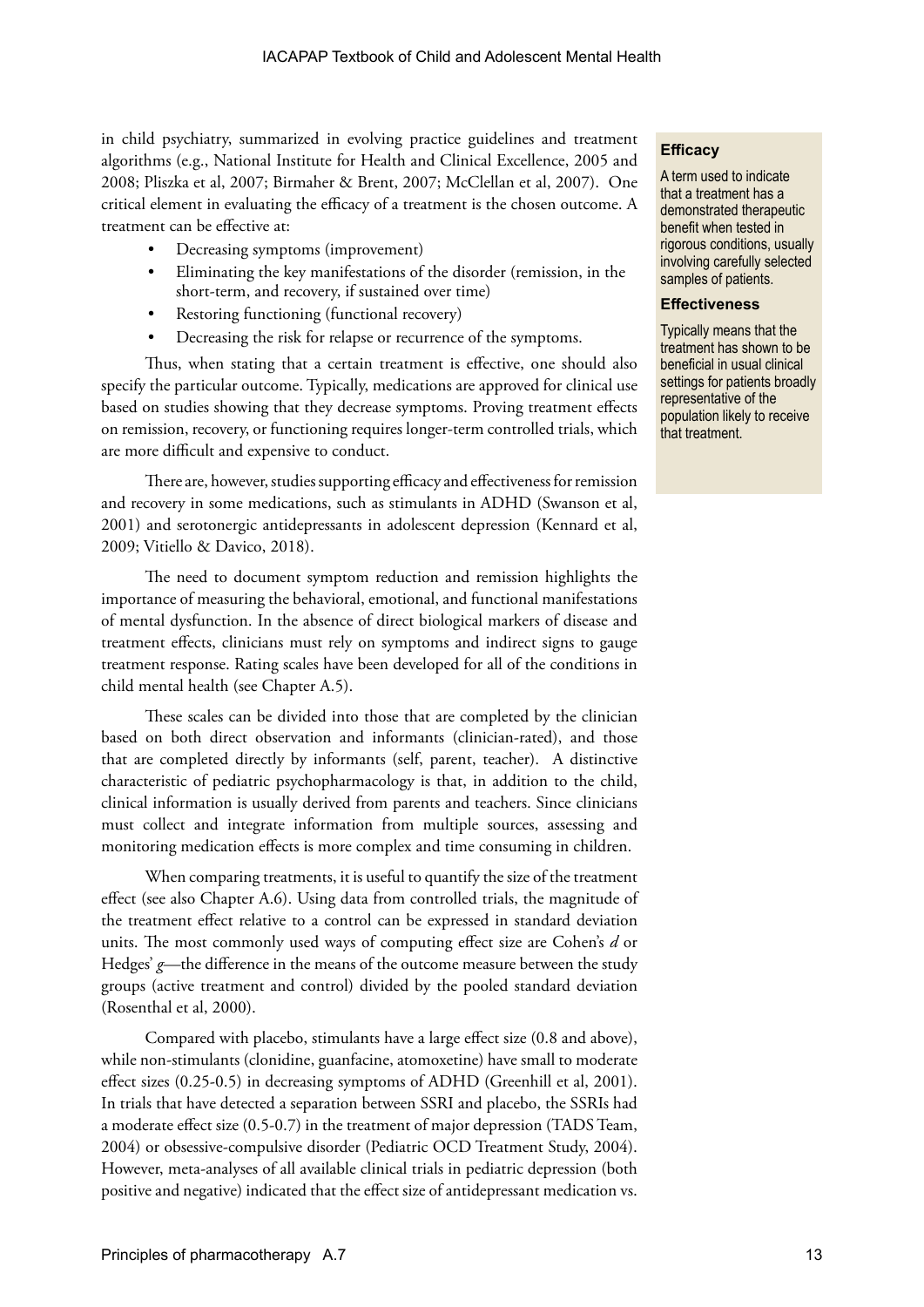placebo was small (0.25, 95% C.I. 0.16-0.34) (Bridge at al, 2007).

Effect size can also be used to quantify pre-post treatment difference within the same group of patients, rather than the difference between treatment and control groups. However, due to the lack of a parallel control group, the effect due to the treatment cannot be separated from the effect of the mere passage of time as well as of patient's expectations, classical conditioning, and other non-specific components of the placebo effect. For this reason, a within-group pre-post effect size is expected to over-estimate the effect of treatment and reflect the combined effects of placebo and specific treatment.

It is also useful to quantify the therapeutic benefit using the *number needed to treat* (NNT)—the number of patients who need to receive the treatment in order to add one more improved patient to those who improve in the control condition. NNT is a type of effect size and is the inverse of the absolute risk reduction (ARR). ARR is the difference between outcome incidence in the treated and control groups. Thus, in the Treatment for Adolescents with Depression Study (TADS), 61% of patients treated with fluoxetine improved at the at 12 weeks, compared with 35% of the placebo patients (TADS Team, 2004). Based on the absolute difference of 26% (ie, 61- 35) observed, the NNT for fluoxetine is 4 (i.e., 100/26 = 3.9), which indicates that one needs to treat on average 4 patients to improve one patient more than the placebo condition.

*The smaller the NNT the greater the efficacy of the treatment*. The NNTs of psychotropic medications, though variable among studies, are often quite favorable when compared with other non-psychiatric drugs used in pediatrics. For example, NNT for antibiotics for pain reduction in case of acute otitis media in children is 16 (Sanders et al, 2004). Most of what is currently known about the effects of treatments is limited to the short- (i.e., weeks) and intermediate-term (i.e., months) (see also Chapter A.6).

Relatively few studies have addressed the long-term effectiveness of pharmacotherapy in childhood mental disorders (MTA Cooperative Group, 2004; TADS Team, 2007; Vitiello et al, 2011; Findling et al. 2010). More research is needed to determine whether reduction of symptoms leads to better prognosis. For example, it would be important to know if improved ADHD symptoms translate into a lower risk for motor vehicle accidents, higher academic and occupational achievement, and better social adjustment, in the same way that the control of hypertension has been found to decrease cardiovascular morbidity and mortality. Unfortunately, we have yet to obtain data to answer these questions. Studying the long-term effects of treatments poses many challenges from practical and methodological perspectives. Long-term randomized controlled trials are difficult to implement, while observational studies are insufficient to prove causality.

## **SAFETY**

Ensuring safety is especially important when treating children. Pharmacological treatment during human development may result in toxicities that are not seen in adults. A general concern is that agents acting on neurotransmitter systems during rapid development may interfere with normal processes and result in unwanted long-lasting changes.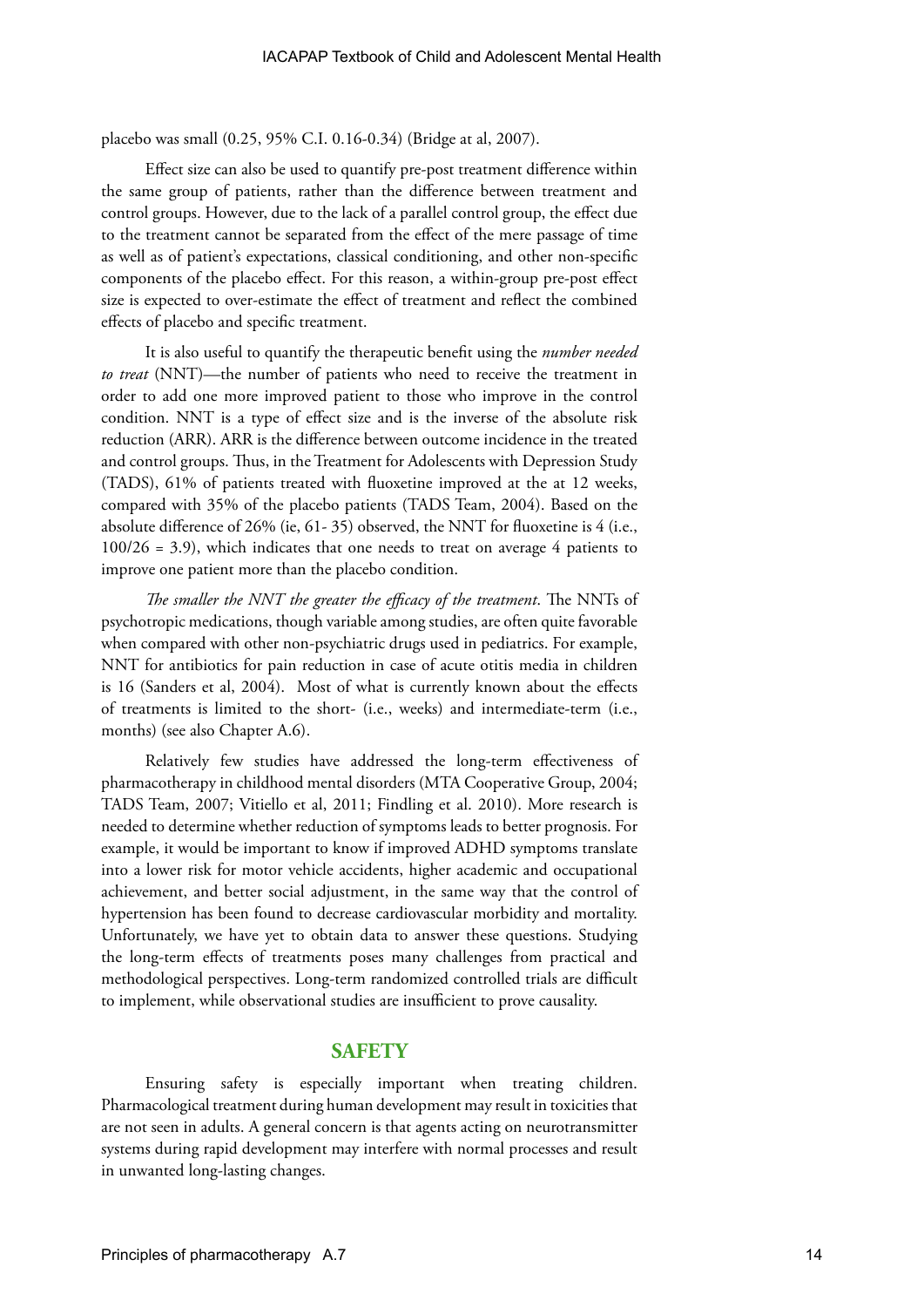Studies in developing animals have been informative. For example, fluoxetine given to newborn mice transiently inhibits the serotonin transporter during early development; this is associated with behavioral abnormalities such as reduced exploratory behavior and slower adaptation to novel environments or stimuli in adult age (Ansorge et al, 2004). Even though the relevance of these data to children is unclear, a high level of concern is warranted when treating children with medication, especially when the treatment is at an early age (under age 6) or long-term.

Medications may cause a variety of adverse effects (Vitiello et al, 2003a). Some, such as dystonias with anti-dopaminergic agents or appetite suppression with stimulants, become evident after hours to days, while others, such as tardive dyskinesia or metabolic syndrome with antipsychotics, emerge slowly with treatment over months to years. Some adverse effects are related to elevated plasma concentrations, such as lithium-induced tremor, while others emerge after drug discontinuation, such as antipsychotic withdrawal dyskinesias. Some adverse effects can be anticipated based on the mechanism of action of the medication (e.g., sedation with antipsychotics). Other adverse effects are paradoxical, such as increased suicidality with antidepressant treatment.

Assessment of safety largely relies on monitoring and reporting by responsible adults. Identification of adverse effects is contingent on a thorough evaluation by a clinician. In recent years, more information has become available on the long-term safety of several psychotropics in children. For example, it is now recognized that stimulants, such methylphenidate and amphetamines, can cause a dose-related delay in physical growth, in both weight and height. After 14 months of treatment, children treated with stimulant medication for ADHD grew on average 1.4 cm less in height than peers treated with behavior therapy (MTA Cooperative Group, 2004). A growth deficit was found to persist in future years in children who were medicated for three years (Swanson et al, 2007). The effect on height appears to be more evident in children who started stimulant treatment before the onset of puberty (Díez-Suárez et al, 2017). The mechanism underlying the interference of stimulants with skeletal growth is still unclear.

Because stimulants have adrenergic activity, concern has been raised about unwanted cardiovascular outcomes, including sudden death (Gould et al, 2009). However, analyses of large patient population data have not identified an association between therapeutic use of stimulants and increased cardiac death or cardiac events leading to emergency department visits (Cooper et al, 2011; Schelleman et al, 2011). Moreover, a prospective study of children treated for up to 10 years did not find an increased risk for hypertension, although stimulants have a small detectable acute effect on heart rate and blood pressure (Vitiello et al, 2012).

As stimulants have abuse potential, concerns have also been raised about the possibility that treatment in childhood may sensitize the brain and thus increase the risk of substance abuse in adulthood (Vitiello, 2001). The feasibility of mounting randomized, well-controlled studies to address this issue is questionable, and researchers have relied on naturalistically treated samples. Available prospective studies have not found increased risk of adult substance abuse associated with childhood treatment with stimulants (Volkow & Swanson, 2008; Biederman et al, 2008; Wilens et al, 2008).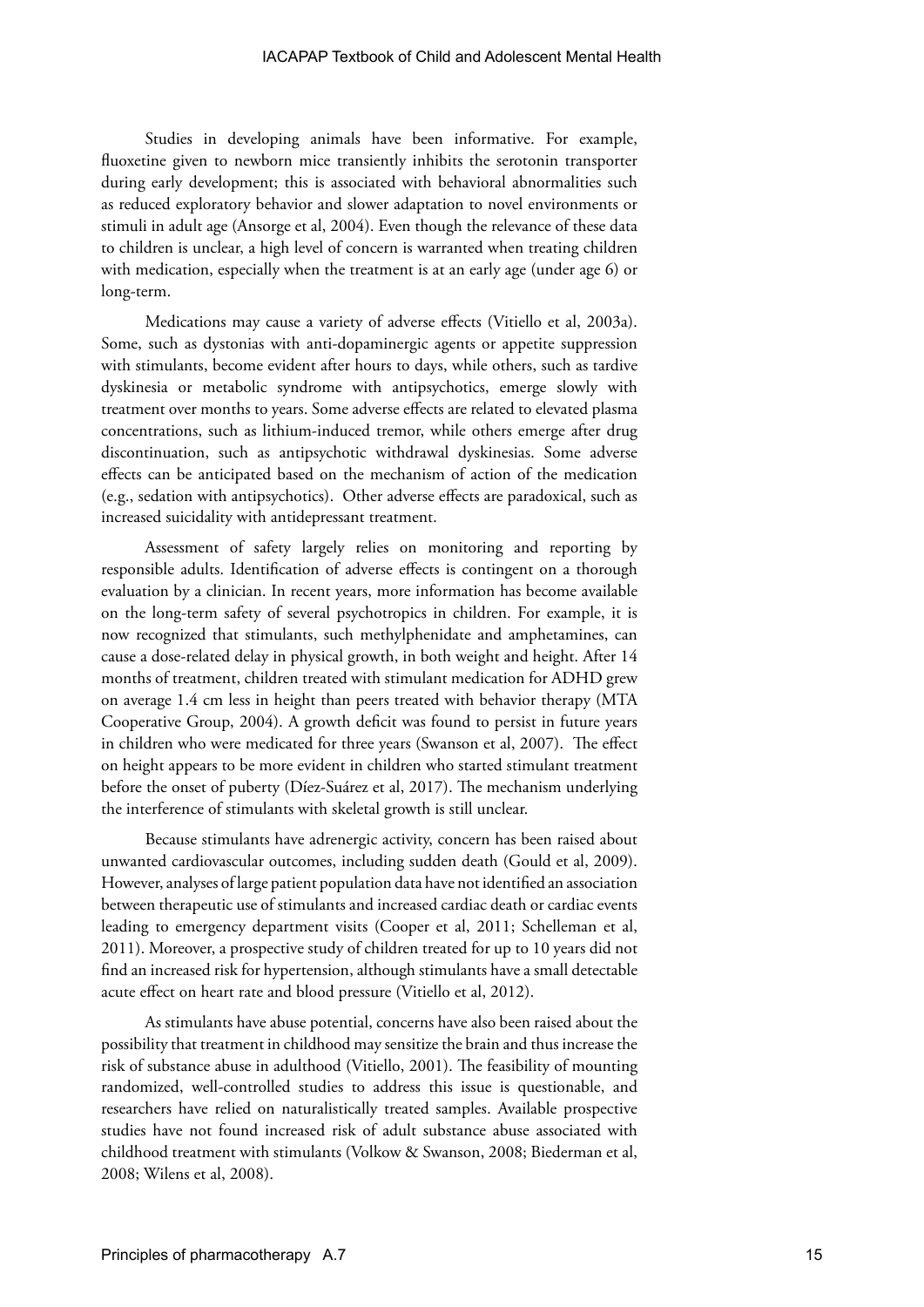#### **Table A.7.7 Key steps in implementing pharmacotherapy in child and adolescent psychiatry**

- 1. Complete a comprehensive diagnostic evaluation documenting the presence of a condition for which medication is indicated
- 2. Inform parents and child (to the extent allowed by developmental level and cognitive functioning) of the potential benefits and risks of medication as compared with alternative options
- 3. If the medication does not have a regulatory-approved indication for use in children with the condition, inform parents and child that the medication is being used "off-label"
- 4. Identify and measure the target symptoms and functions that medication is expected to improve
- 5. Based on the medication, obtain baseline clinical or laboratory parameters (e.g., weight, height, blood pressure, pulse rate, cholesterol level, renal function)
- 6. Start medication at a dose in the lower end of the usually effective dose range aiming at identifying the lowest possible dose that produces the desired outcome
- 7. Monitor effects, side effects and, if appropriate, plasma levels (e.g., lithium levels) in the first few weeks of treatment, and adjust the dose as appropriate
- 8. If there is improvement, optimize the dose aiming at maximum resolution of symptoms and improvement in functioning
- 9. Determine the maintenance dose and, based on the condition and medication, establish a tentative duration of treatment
- 10. As appropriate, periodically consider the need for continuous treatment vs. discontinuation
- 11. When discontinuing treatment, examine the need for gradual taper, which is recommended for most medications after chronic treatment (e.g., antidepressants, lithium, antipsychotics), vs. abrupt discontinuation, which can be appropriate for some medications (e.g., methylphenidate)

Differences in tolerability have been observed across age and type of development. Preschoolers with ADHD show lower tolerability to methylphenidate than older children (Greenhill et al, 2006; Wigal et al, 2006). Likewise, children with autism spectrum disorder and comorbid ADHD symptoms were more sensitive to the adverse effects of methylphenidate as indicated by an 18% treatment discontinuation due to adverse events (most commonly irritability) as compared with less than 5% in children with ADHD without ASD (Research Units on Pediatric Psychopharmacology Autism Network, 2005b).

Youth exposed to second generation antipsychotics are more prone to gaining weight than adults (Correll et al, 2009). Antidepressants have been found to increase the risk for suicide-related events, such as thoughts about suicide and suicidal behaviors, although an effect on completed suicide has not been determined (Hammad et al, 2006). In a meta-analysis including 13 placebocontrolled trials in children and adolescents with major depression, the suicidality Preschoolers with ADHD show lower tolerability to methylphenidate than older children. Likewise, children with autism or other pervasive developmental disorders with ADHD symptoms are more sensitive to the adverse effects of methylphenidate.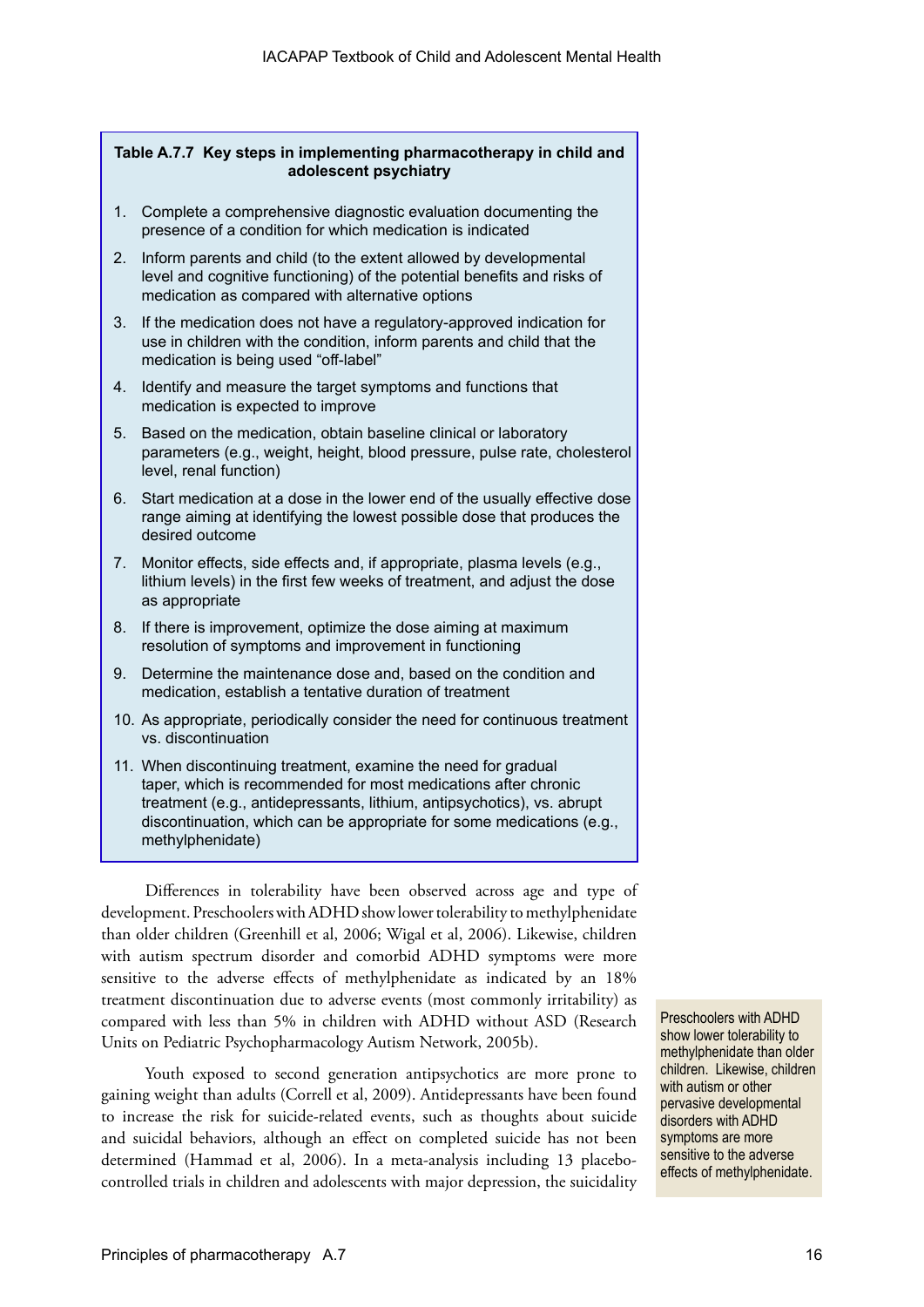rate (thoughts, attempts, and self-harm) was 3% on antidepressant and 2% on placebo (Bridge et al, 2007). A similar meta-analysis in adults documented an interaction between age and risk of suicidality with antidepressant use: risk was increased for individuals under age 25, not affected between 25 and 64 years, and actually decreased in patients over 64 (Stone et al, 2009). These data provide an example of interaction between development and pharmacological effect, even though the biological underpinning of this interaction remains unknown.

The mechanism through which antidepressants may trigger suicidality remains a matter of speculation. It is possible that some youth become abnormally activated by the antidepressant, with akathisia, agitation, anxiety, insomnia, and impulsivity. However, this explanation, based on anecdotal reports, remains a theory as systematic analyses of treated patients have not confirmed it (Vitiello et al, 2009b). A related explanation includes unmasking or triggering a bipolar disorder, but this also lacks experimental evidence.

Safety is a relative concept and the risks of pharmacotherapy must be weighed against the risks of an untreated illness. Decisions about prescribing medication must also take into account the availability of effective nonpharmacological interventions. Though generally found less effective at decreasing acute and severe symptoms in most conditions, psychotherapy should always be considered in lieu of, or in combination with medication. Psychotherapy, used either sequentially (i.e., start first with psychotherapy, then add medication if insufficient) or in combination (i.e., start both psychotherapy and medication concurrently), may be able to shorten time to recovery and reduce the total dose of medication needed to control symptoms (TADS Team 2007; MTA Cooperative Group, 1999).

# **ETHICAL AND REGULATORY CONSIDERATIONS**

Children should be able to learn about their condition and the possible treatments to the extent allowed by their cognitive and emotional development. However, before the age of 14, 16, or 18 years (the legal age for consent to treatment varies according to country; see [Chapter A.1\)](https://iacapap.org/wp-content/uploads/A.1-ETHICS-072012.pdf), they cannot give legal permission for treatment, which must come from their guardians. It is the responsibility of the prescribing clinician to inform the parents of the expected benefits and risks of the medication. Parents are also instrumental for implementing pharmacotherapy by ensuring appropriate administration of prescribed medication and for reporting treatment-emergent adverse effects.

#### **Research in children**

Progress in pediatric psychopharmacology depends on the participation of children in research (see also [Chapter J.7](https://iacapap.org/wp-content/uploads/J.7-UN-CONVENTION-072012.pdf)). In the US and some other countries, research involving children is subject to special regulations in addition to those for adults participating in research (United States Department of Health and Human Services; Food and Drug Administration, 2001). Only scientifically sound research that utilizes valid methodology and is posited to add new knowledge about important health issues may be ethically acceptable (Vitiello, 2003b).

Pediatric research can be divided into two broad categories based on whether it does or does not have the prospect of direct benefit to the individual participant. "Prospect of direct benefit" means that each participant has the potential of

A number of public and private websites provide detailed information about child participation in research and the process of determining if a particular project is ethically acceptable. Click on the picture below to access the website of the Office for Human Research Protection.

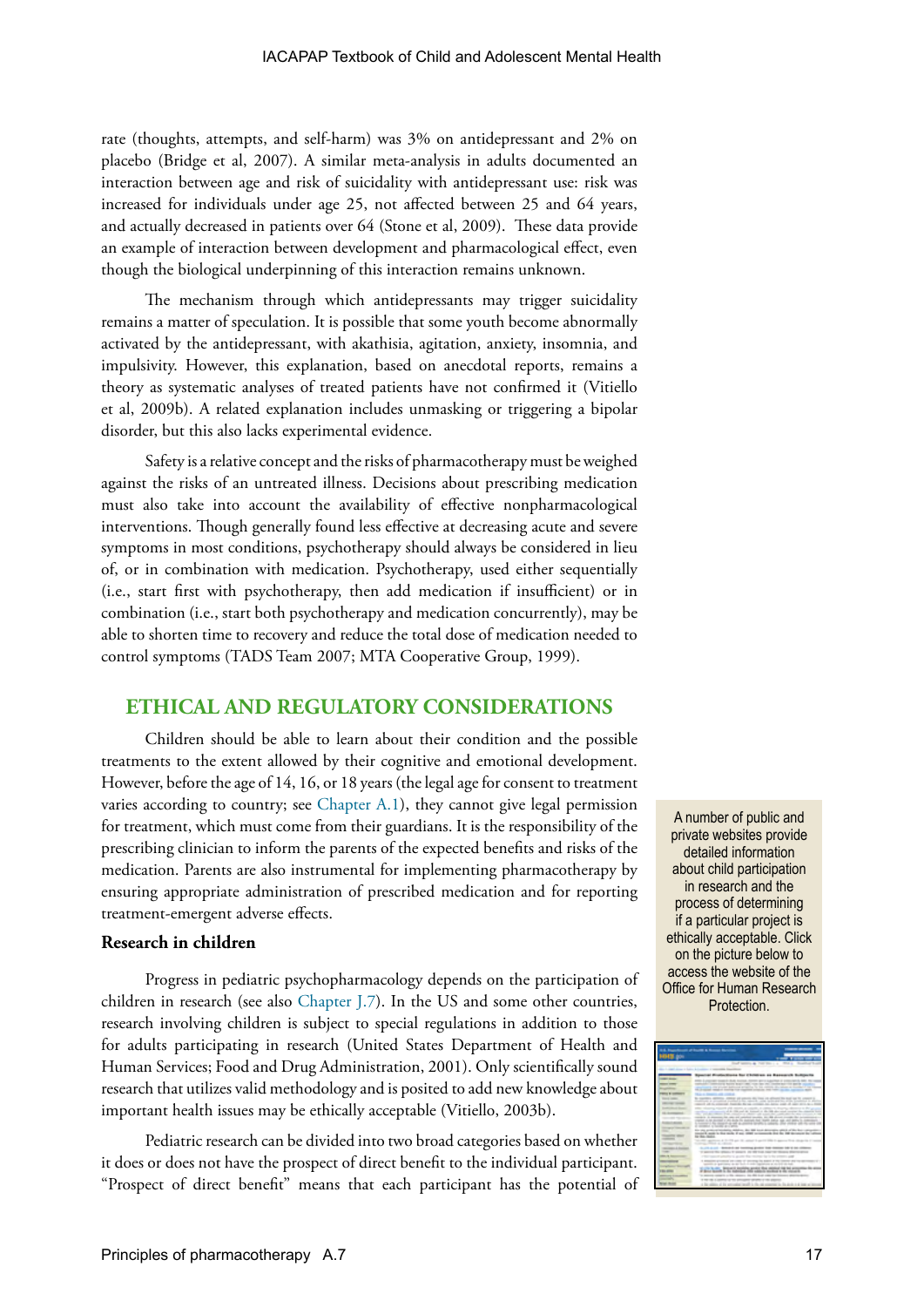deriving a health benefit from participation. General acquisition of knowledge relevant to the child's condition does not satisfy the requirement of direct benefit. To be ethically acceptable, research with prospect of direct benefit must also have a favorable balance between anticipated benefits and foreseeable harms. Usually, studies of treatment efficacy have potential for direct benefit to the research participants. In these cases, the main criterion for determining ethical acceptability is the risk/benefit ratio. The inclusion of a placebo arm in randomized clinical trial is usually considered acceptable. Placebo does not necessarily mean absence of treatment and has been associated with substantial improvement, especially in the case of mood and anxiety disorders.

Pharmacological research that does not offer a prospect of direct benefit includes pharmacokinetic and pharmacodynamic studies. In order to be acceptable, such research must have potential for generating essential knowledge relevant to the disorder or condition of the participant. If the information is not relevant to the child's disorder or condition (e.g., a pharmacokinetic study in healthy children at no increased risk for the condition being targeted by the treatment), the research can be conducted only if it entails no more than minimal risk.

*Minimal risk* is defined as "risk for harm not greater than ordinarily encountered in daily life, or during routine physical or psychological examinations or tests" (section 46.102(i) in U.S. Department of Health and Human Subjects 1991). The prevailing interpretation is that the daily life exams and tests of a normal child is to be used as reference, but a precise quantification of risk in ordinary daily life is not easy and remains a matter of discussion.

If the study aims to acquire information relevant to the child's condition (e.g., pharmacokinetics of a medication for ADHD being studied in children with ADHD), the research risk cannot be greater than a minor increase of minimal risk.

The process of informing parents and children about the aims, procedures, potential risks and benefits of research participation, existence of alternative treatments, and the rights of research participants is critical for obtaining their informed consent and assent. In general, children age 7 and above are able to provide assent, which is often documented in writing within an appropriate "research participation assent form." By age 16, adolescents have a level of understanding similar to that of their parents (Vitiello et al, 2007).

# **PEDIATRIC PSYCHOPHARMACOLOGY IN CLINICAL PRACTICE**

Practicing evidence-based pharmacotherapy in child and adolescent psychiatry requires the integration of knowledge and expertise at different levels, including developmental psychopathology, pharmacology, current regulatory policies for prescribing—that vary from country to country—bioethics relevant to vulnerable patients, and at least enough familiarity with psychosocial interventions to allow an informed and balanced decision-making process.

Research typically provides information at the group level. This is certainly useful for preparing general practice guidelines and algorithms, but the information needs to be interpreted and adapted to the needs of the individual child, a process that relies on the skills of the clinician.

Children and youth who come to the attention of the child welfare system have disproportionately high rates of emotional and mental health challenges and are prescribed high rates of [psychotropic medications.](https://www.aacap.org/App_Themes/AACAP/docs/clinical_practice_center/systems_of_care/AACAP_Psychotropic_Medication_Recommendations_2015_FINAL.pdf)  Click here to access the Recommendations about the Use of Psychotropic Medications for Children and Adolescents Involved in Child-Serving Systems by the AACAP

Click on the image to view a short clip (2:30) about talking to children about psychotropic medication

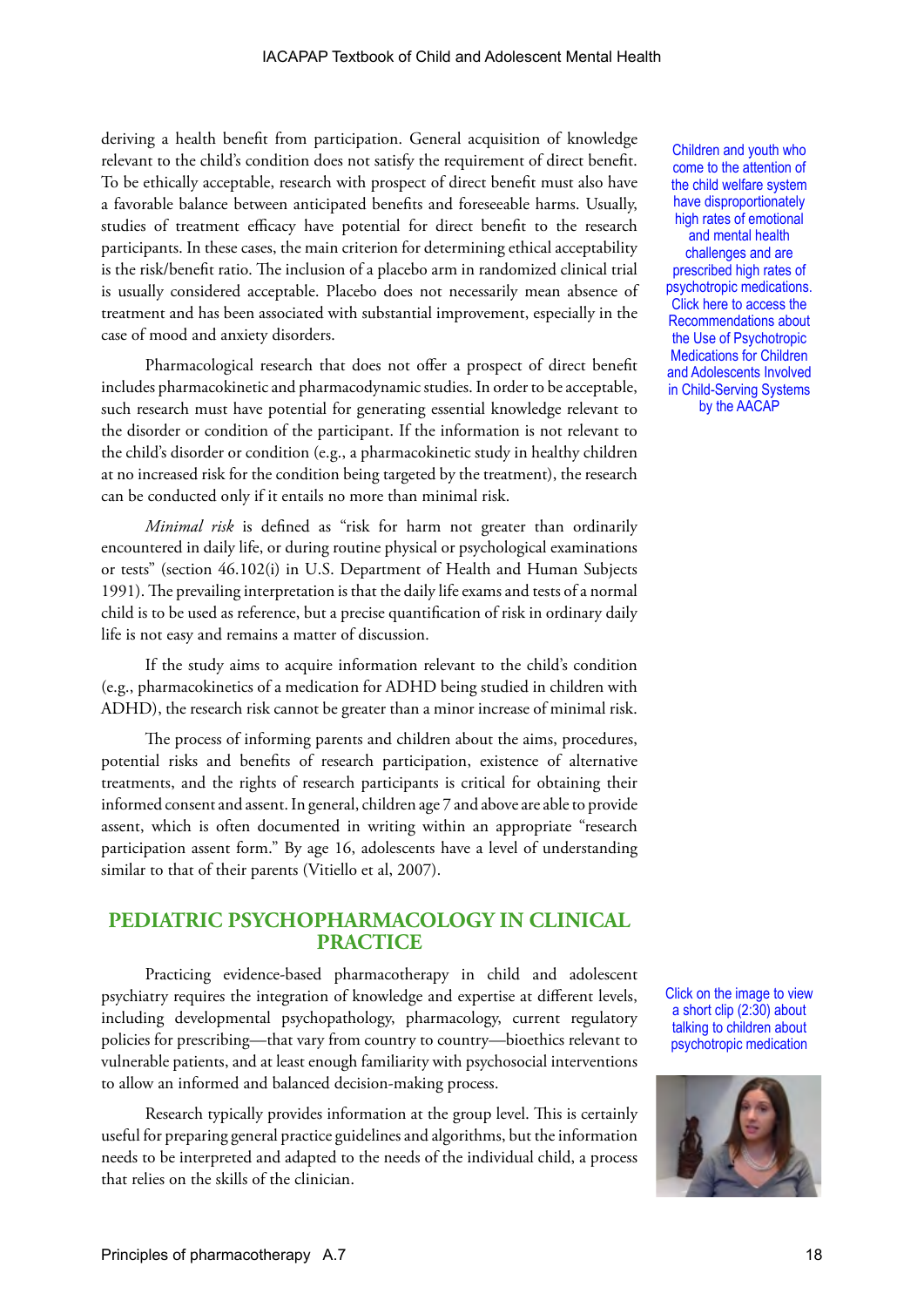The first few weeks of treatment are devoted to determining if and at which dose the medication is effective and tolerated. During this phase (acute treatment), frequent monitoring is needed in order to titrate the dose based on clinical response (Table A.7.7). Depending on the type of medication, clinical response can take just a few days to emerge or may require several weeks. As previously discussed, the use of standardized rating scales is especially useful in this phase.

Even for the most effective medications, such as stimulants in ADHD, the chance that an individual patient will derive a clinically significant benefit is about 70%, thus leaving about a third of patients without sufficient improvement. This means that the clinician must be ready to recognize non-response and change the treatment plan accordingly. In many cases, a second-step medication should be considered. For example, if a child with ADHD has not improved from methylphenidate, an amphetamine product may be effective. Likewise, depressed adolescents who have not improved on one antidepressant have about a 50% chance to respond to another antidepressant (Brent et al, 2008).

Once a medication has been found to be of benefit and well tolerated by the patient, the treatment continues with the goals of optimizing it, achieving remission and functional recovery (continuation phase). After achieving recovery, the treatment typically continues with the purpose of maintaining improvement and preventing relapse or recurrence (maintenance phase). The duration of maintenance treatment depends on the condition being treated and the history of illness of the individual patient. For example, ADHD is a chronic condition, so that long-term treatment is usually indicated. However, the phenotypic manifestations of ADHD may change with time, as hyperactivity tends to decrease in adolescence or young adulthood, so that periodic reassessment of the need for pharmacological treatment is advisable on an annual basis or so.

In the case of MDD, it is recommended that effective treatment be continued for 6 to12 months after reaching remission, after which a gradual tapering off of the medication over a 2-3 months period can be considered (Hughes et al, 2007). For patients who had had recurrent episodes of depression, a proportionately prolonged treatment is usually advisable.

## **CHALLENGES**

While insufficient access to competent prescribers and integrated systems of care is virtually universal, countries across the globe also face great region-specific challenges. In high income countries, such as the US, polypharmacy practice has become increasingly prevalent even though evidence for its efficacy and safety is lagging. Shortage of prescribers and excessive reliance on medications in the absence of effective psychosocial interventions exacerbate this problem. There is a concern that insufficient training and team integration of "mid-level physician extenders" may lead to "over-prescribing." Responsible approaches to deprescribing are still in early stages of development.

Another emerging challenge in high income countries has to do with the growing commercial use of pharmacogenomic testing before it has gathered sufficient scientific evidence. Conversely, low- and middle-income countries are facing a severe dearth of both medications and prescribers. Medications that are considered to be the standard of care in high income countries may not be available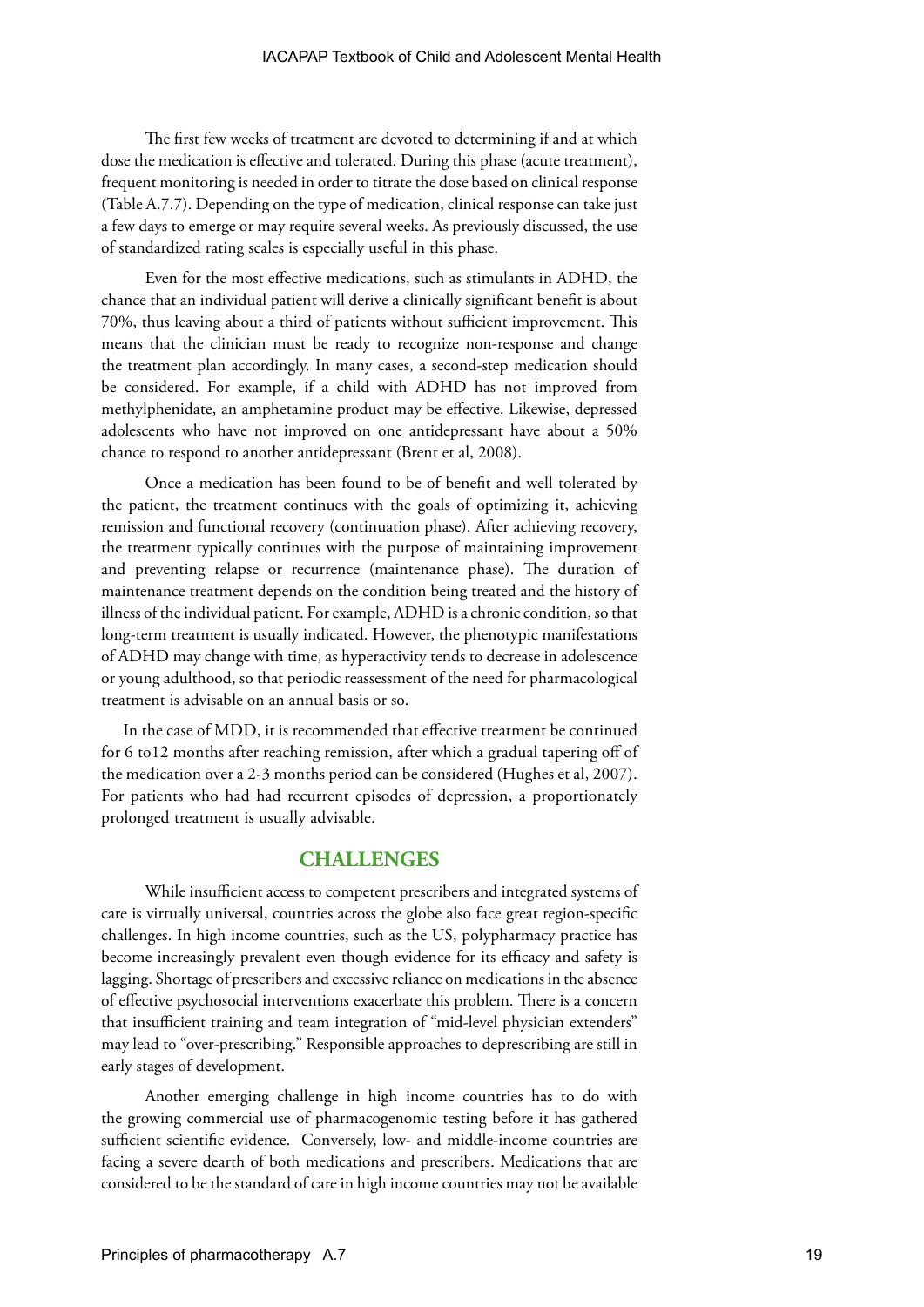in low- and middle-income countries.

Some countries have less than ten or no child psychiatrists at all. Other countries have questioned the need for child psychiatry as a specialty altogether. The growing practice of conducting clinical trials in low- and middle-income countries that will disproportionately benefit patients on high income countries presents both ethical and cross-cultural validity challenges. Finally, in the absence of effective public education in both high- and low- and middle-income countries, the use of sham treatments that have not been scientifically studied continues to be on the rise.

# **CONCLUSIONS**

When properly used, medications have an important role in the treatment of youth with severe mental disorders. There is evidence that some medications can help not only manage symptoms, but also improve functioning and hasten recovery. A thorough and complete diagnostic evaluation before considering medication is critical, as well as the need for consistent monitoring during treatment. The therapeutic value of a number of psychotropics is now well documented in both the short and intermediate-term, while more research is needed to better understand the long-term impact of pharmacotherapy. Pediatric psychopharmacology continues to develop rapidly, and clinicians must remain informed as new data become available.

Do you have questions?

Comments?

[Click here to go to the](https://www.facebook.com/pages/IACAPAP-Textbook-of-Child-and-Adolescent-Mental-Health/249690448525378)  Textbook's Facebook page to share your views about the chapter with other readers, question the authors or editor and make comments.

# **REFERENCES**

- Ansorge MS, Zhou M, Lira A et al. Early-life blockade of the 5-HT transporter alters emotional behavior in adult mice. *Science,* 2004; 306:879-881.
- Axelson DA, Perel JM, Birmaher B et al. Sertraline pharmacokinetics and dynamics in adolescents. *Journal of the American Academy of Child and Adolescent Psychiatry,* 2002; 41:1037-1044.
- Biederman J, Monuteaux MC, Spencer T et al. Stimulant therapy and risk for subsequent substance use disorders in male adults with ADHD: a naturalistic controlled 10-year follow-up study. *American Journal of Psychiatry,* 2008; 165:597-603.
- Birmaher B, Brent DA. Practice parameter for the assessment and treatment of children and adolescents with depressive disorders. *Journal of the American Academy of Child and Adolescent Psychiatry,* 2007; 46:1503- 1526.
- Brent D, Emslie G, Clarke G et al. The Treatment of Adolescents with SSRI-Resistant Depression (TORDIA): a comparison of switch to venlafaxine or to another SSRI, with or without additional cognitive behavioral therapy. *Journal of the American Medical Association,*  2008; 299:901-913.
- Bridge JA, Iyengar S, Salary CB et al. Clinical response and risk for reported suicidal ideation and suicide attempts in pediatric antidepressant treatment: a meta-analysis of randomized controlled trials. *Journal of the American Medical Association,* 2007; 297:1683-1696.
- Chugani DC, Muzik O, Juhasz C et al. Postnatal maturation of human GABAA receptors measured with positron emission tomography. *Annals of Neurology,* 2001; 49:618-626.
- Cohen D, Dillon FR, Gladwin H et al. American parents' willingness to prescribe psychoactive drugs to children: A test of cultural mediators. *Social psychiatry and psychiatric epidemiology*, 2013; *48*:1873-1887.
- Cooper WO, Habel LA, Sox CM et al. ADHD drugs and serious cardiovascular events in children and young adults. *New England Journal of Medicine,* 2011; 365:1896-904.
- Correll CU, Manu P, Olshanskiy V et al. Cardiometabolic risk of second-generation antipsychotic medications during first-time use in children and adolescents. *Journal of the American Medical Association,* 2009; 302:1765- 1773.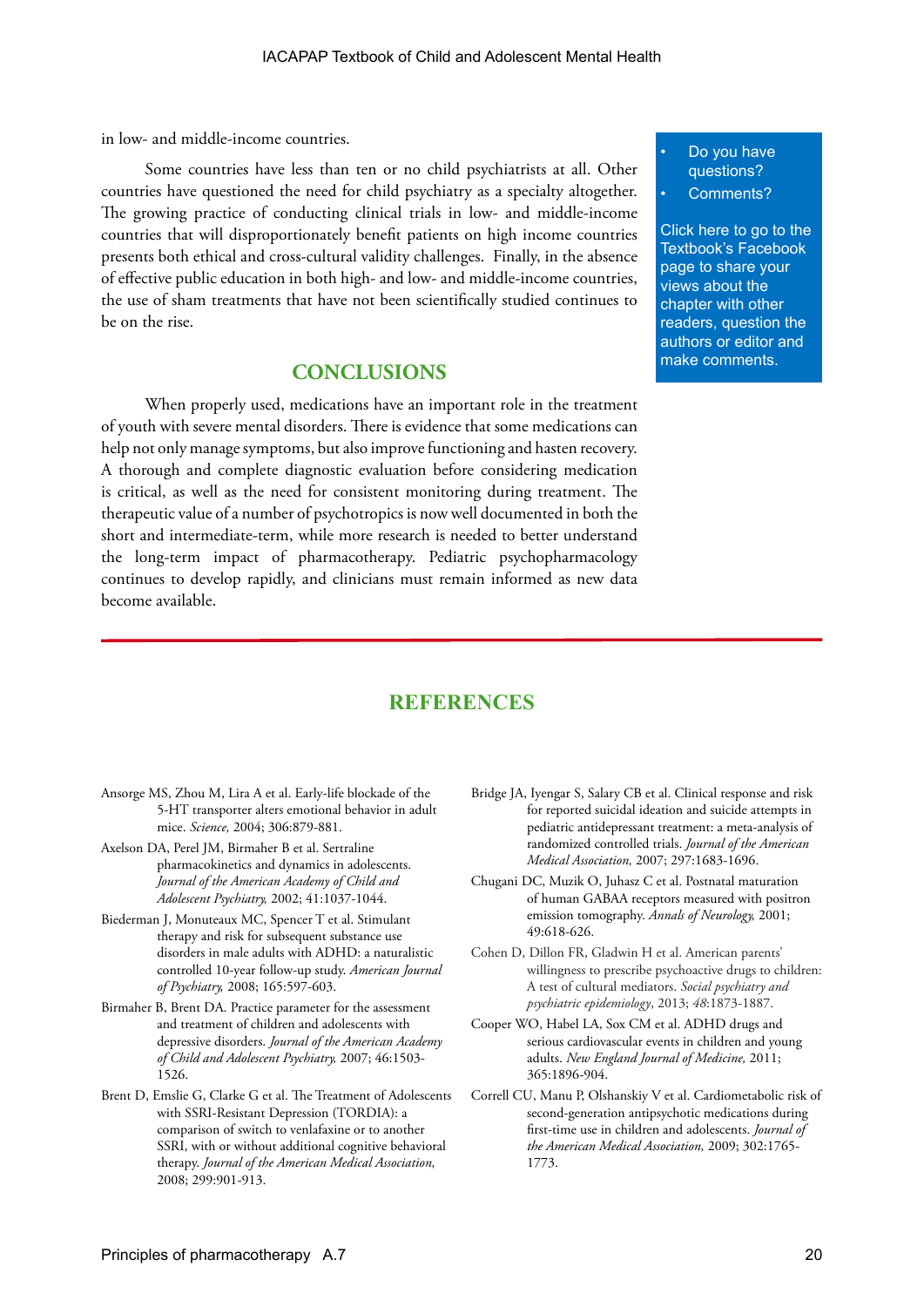- Daviss WB, Perel JM, Rudolph GR et al. Steady-state pharmacokinetics of bupropion SR in juvenile patients. *Journal of the American Academy of Child and Adolescent Psychiatry,* 2005; 44:349-357.
- Díez-Suárez A, Vallejo-Valdivielso M, Marín-Méndez JJ et al. Weight, Height, and Body Mass Index in Patients with Attention-Deficit/Hyperactivity Disorder Treated with Methylphenidate. *Journal of Child and Adolescent Psychopharmacology*, 2017; 27:723-730.
- Emslie GJ, Kennard BD, Mayes TL, et al. Fluoxetine versus placebo in preventing relapse of major depression in children and adolescents. *American Journal of Psychiatry.* 2008;165: 459-467.
- Fegert JM, Kolch M, Zito JM et al. Antidepressant use in children and adolescents in Germany. *Journal of Child and Adolescent Psychopharmacology,* 2006; 16:197-206.
- Findling RL, Johnson JL, McClellan J et al. Double-blind maintenance safety and effectiveness findings from the Treatment of Early-Onset Schizophrenia Spectrum (TEOSS) study. *Journal of the American Academy of Child and Adolescent Psychiatry*, 2010; 49(6):583-94.
- Findling RL, Kauffman RE, Sallee FR et al. Tolerability and pharmacokinetics of aripiprazole in children and adolescents with psychiatric disorders: an openlabel, dose-escalation study. *Journal of Clinical Psychopharmacology*, 2008; 28:441-446.
- Findling RL, Landersdorfer CB, Kafantaris V et al. First-dose pharmacokinetics of lithium carbonate in children and adolescents. *Journal of Clinical Psychopharmacology*, 2010; 30:404-410.
- Food and Drug Administration. 21CFR Parts 5- and 56. Additional safeguards for children in clinical investigations of FDA-regulated products. Federal Register 2001; 65 (April 24):20589-600.
- Gould M, Walsh BT, Munfakh JL. Sudden death and use of stimulant medications in children. *American Journal of Psychiatry,* 2009; 166:992-1001.
- Gray JAM. *Evidence-Based Healthcare.* New York, NY: Churchill-Livingstone, 1997.
- Greenhill LL, Swanson JM, Vitiello B et al. Impairment and deportment responses to different methylphenidate doses in children with ADHD: the MTA titration trial. *Journal of the American Academy of Child and Adolescent Psychiatry,* 2001; 40:180-187.
- Greenhill LL, Abikoff H, Chuang S et al. Efficacy and safety of immediate-release methylphenidate treatment for preschoolers with ADHD. *Journal of the American Academy of Child and Adolescent Psychiatry,* 2006; 45:1284-1293.
- Hammad TA, Laughren T, Racoosin J. Suicidality in pediatric patients treated with antidepressant drugs. *Archives of General Psychiatry,* 2006; 63:332-339.
- Hazell P, O'Connell D, Heathcote D et al. Efficacy of tricyclic drugs in treating child and adolescent depression: a meta-analysis. *British Medical Journal,* 1995; 310:897- 901.
- Hsia Y, Wong, AY, Murphy, DG et al. Psychopharmacological prescriptions for people with autism spectrum disorder (ASD): a multinational study. *Psychopharmacology*, 2014; *231*:999-1009.
- Hughes CW, Emslie GJ, M. Lynn Crismon ML et al. Update from Texas consensus conference panel on medication treatment of childhood major depressive disorder. *Journal of the American Academy of Child and Adolescent Psychiatry,* 2007; 46:667-686.
- Kennard BD, Silva SG, Tonev S et al. Remission and recovery in the Treatment for Adolescents with Depression Study (TADS): acute and long-term outcomes. *Journal of the American Academy of Child and Adolescent Psychiatry*, 2009; 48:186-95.
- King BH, Hollander E, Sikich L et al. Lack of efficacy of citalopram in children with autism spectrum disorders and high levels of repetitive behavior: citalopram ineffective in children with autism. *Archives of General Psychiatry*, 2009; 66:583-590.
- McClellan J, Kowatch R, Findling RL et al. Practice parameter for the assessment and treatment of children and adolescents with bipolar disorder. *Journal of the American Academy of Child and Adolescent Psychiatry*, 2007; 46:107-125.
- MTA Cooperative Group. A 14-Month randomized clinical trial of treatment strategies for attention-deficit/ hyperactivity disorder (ADHD). *Archives of General Psychiatry* 1999;56:1073-1086.
- MTA Cooperative Group. National Institute of Mental Health Multimodal Treatment Study of ADHD follow-up: changes in effectiveness and growth after the end of treatment. *Pediatrics,* 2004; 113:762-769.
- [National Institute for Health and Clinical Excellence.](https://www.nice.org.uk/guidance/cg28/chapter/1-recommendations) *Depression [in Children and Young People: Identification and](https://www.nice.org.uk/guidance/cg28/chapter/1-recommendations)  [Management in Primary, Community and Secondary](https://www.nice.org.uk/guidance/cg28/chapter/1-recommendations)  care*[. NICE, 2005. \(NICE Clinical guideline CG 28\).](https://www.nice.org.uk/guidance/cg28/chapter/1-recommendations)  [Last updated: 2017.](https://www.nice.org.uk/guidance/cg28/chapter/1-recommendations)
- National Institute for Health and Clinical Excellence. *Attention Deficit Hyperactivity Disorder: Identification and Management of ADHD in Children, Young People and Adults*. NICE, 2008.
- Pediatric OCD Treatment Study (POTS). Cognitive-behavior therapy, sertraline, and their combination for children and adolescents with obsessive-compulsive disorder: the Pediatric OCD Treatment Study (POTS) randomized controlled trial. *Journal of the American Medical Association,* 2004; 292:1969-1976.
- Pliszka S. Practice parameter for the assessment and treatment of children and adolescents with attention-deficit/ hyperactivity disorder. *Journal of the American Academy of Child and Adolescent Psychiatry*, 2007; 46:894-921.
- Rao N. The clinical pharmacokinetics of escitalopram. *Clinical Pharmacokinetics*, 2007; 46:281-290.
- Research Units on Pediatric Psychopharmacology (RUPP) Autism Network. Risperidone treatment of autistic disorder: longer term benefits and blinded discontinuation after six months. *American Journal of Psychiatry,* 2005a; 162:1361-1369.
- Research Units on Pediatric Psychopharmacology (RUPP) Autism Network. A randomized controlled crossover trial of methylphenidate in pervasive developmental disorders with hyperactivity. *Archives of General Psychiatry*, 2005b; 62:1266-1274.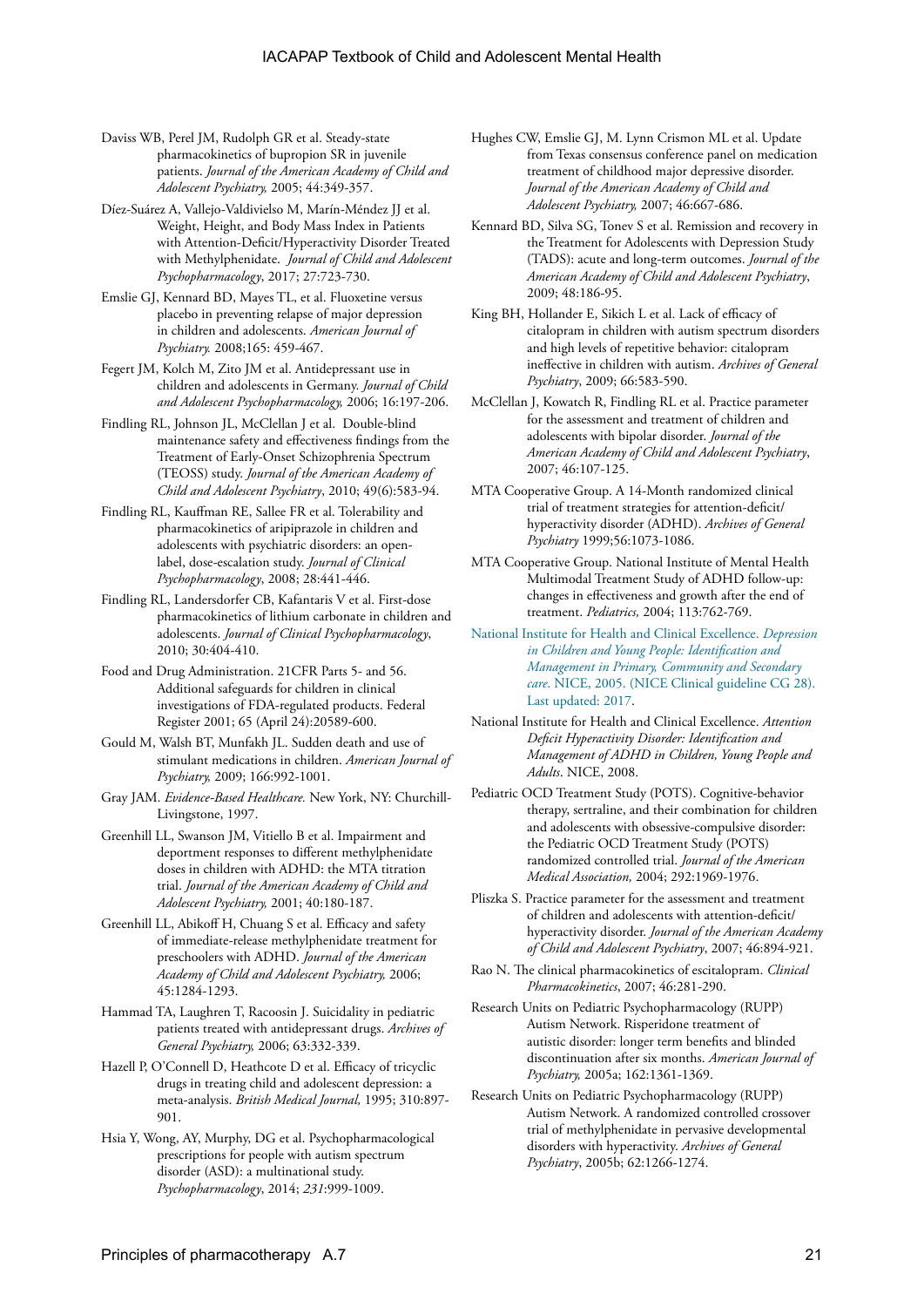- Rosenthal R, Rosnow R, Rubin DB. *Contrasts and Effect Sizes in Behavioral Research*. Cambridge, England: Cambridge University Press, 2000.
- Sallee FR, DeVane CL, Ferrell RE. Fluoxetine-related death in a child with cytochrome P-450 2D6 genetic deficiency. *Journal of Child and Adolescent Psychopharmacology,*  2000; 10:27-34.
- Sanders S, Glasziou PP, DelMar C et al. Antibiotics for acute otitis media in children. *Cochrane Database of Systematic Reviews*, 2004; 1.
- Sauer JM, Ring BJ, Witcher JM. Clinical pharmacokinetics of atomoxetine. *Clinical Pharmacokinetics,* 2005; 44:571- 590.
- Schelleman H, Bilker WB, Strom BL et al. Cardiovascular events and death in children exposed and unexposed to ADHD agents. *Pediatrics,* 2011; 127:1102-1110.
- Stone M, Laughren T, Jones ML et al. Risk of suicidality in clinical trials of antidepressants in adults: analysis of proprietary data submitted to US Food and Drug Administration. *British Medical Journal,* 2009; 339: b2880.
- Swanson JM, Kraemer HC, Hinshaw SP et al. Clinical relevance of the primary findings of the MTA: success rate based on severity of ADHD and ODD symptoms at the end of treatment. *Journal of the American Academy of Child and Adolescent Psychiatry,* 2001; 40:168-179.
- Swanson JM, Elliott GR, Greenhill LL et al. Effects of stimulant medication on growth rates across 3 years in the MTA follow-up. *Journal of the American Academy of Child and Adolescent Psychiatry,* 2007; 46:1014-1026.
- TADS Team. The Treatment for Adolescents with Depression Study (TADS): short-term effectiveness and safety outcomes. *Journal of the American Medical Association,*  2004; 292:807-820.
- TADS Team. The Treatment for Adolescents with Depression Study (TADS): long-term effectiveness and safety outcomes. *Archives of General Psychiatry,* 2007; 64:1132-1144.
- Thyssen A, Vermeulen A, Fuseau E et al. Population pharmacokinetics of oral risperidone in children, adolescents and adults with psychiatric disorders. *Clinical Pharmacokinetics*, 2010; 49:465-478.
- United States Department of Health and Human Services. Protection of Human Subjects. *Basic HHS Policy for Protection of Human Research Subjects*. Code of Federal Regulations, Title 45, Public Welfare: Part 46 (Subparts A-D): Protections of Human Subjects, Revised January 15, 2009 (available at: http://www. hhs.gov/ohrp/humansubjects/guidance/45cfr46.html).
- Vitiello B. An international perspective on pediatric psychopharmacology. *International Review of Psychiatry,* 2008; 20:121-126.
- Vitiello B. Combined cognitive-behavioral therapy and pharmacotherapy for adolescent depression: does it improve outcomes compared with monotherapy? *CNS Drugs,* 2009a; 23:271-280.
- Vitiello B. Ethical considerations in psychopharmacological research involving children and adolescents. *Psychopharmacology,* 2003b; 171:86-91.
- Vitiello B. Long-term effects of stimulant medications on the brain: possible relevance to the treatment of attention deficit hyperactivity disorder. *Journal of Child and Adolescent Psychopharmacology,* 2001; 11:25-34.
- Vitiello B, Davico C. Twenty years of progress in pediatric psychopharmacology: accomplishments and unmet needs. *Evidence-Based Mental Health,* 2018; 21:e10.
- Vitiello B, Elliott GR, Swanson JM et al. Blood pressure and heart rate in the Multimodal Treatment of Attention Deficit/Hyperactivity Disorder Study over 10 years. *American Journal of Psychiatry,* 2012; 169:167–177.
- Vitiello B, Emslie G, Clarke G et al. Long-term outcome of adolescent depression initially resistant to SSRI treatment. *Journal Clinical Psychiatry,* 2011; 71:388- 396.
- Vitiello B, Kratochvil CJ, Silva S et al. Research knowledge among the participants in the Treatment for Adolescents with Depression Study (TADS). *Journal of the American Academy of Child and Adolescent Psychiatry,* 2007; 46:1642-1650.
- Vitiello B, Riddle MA, Greenhill LL et al. How can we improve the assessment of safety in child and adolescent psychopharmacology? *Journal of the American Academy of Child and Adolescent Psychiatry.* 2003a; 42:634-641.
- Vitiello B, Silva S, Rohde P et al. Suicidal events in the Treatment for Adolescents with Depression Study (TADS). *Journal Clinical Psychiatry,* 2009b; 70:741- 747.
- Volkow ND, Swanson JM. Does childhood treatment of ADHD with stimulant medication affect substance abuse in adulthood? *American Journal of Psychiatry*. 2008;165(5):553–555.
- World Health Organization. *The World Health Report 2003: Shaping the Future*. World Health Organization, 2003.
- Wigal T, Greenhill LL, Chuang S et al. Safety and tolerability of methylphenidate in preschool children with ADHD. *Journal of the American Academy of Child and Adolescent Psychiatry,* 2006; 45:1294-1303.
- Wilens TE, Adamson J, Monuteaux MC et al. Effect of prior stimulant treatment for attention-deficit/hyperactivity disorder on subsequent risk for cigarette smoking and alcohol and drug use disorders in adolescents. *Archives of Pediatrics and Adolescent Medicine,* 2008; 162:916- 921.
- Zhu S, Wang Y, Browne DC et al. Racial/ethnic differences in parental concern about their child's drug use in a nationally representative sample in the United States. *Journal of the National Medical Association*, 2009; 101:915-919.
- Zuvekas SH, Vitiello B. Stimulant medication use among US children: a twelve-year perspective. *American Journal of Psychiatry*, 2012; 169:160-166.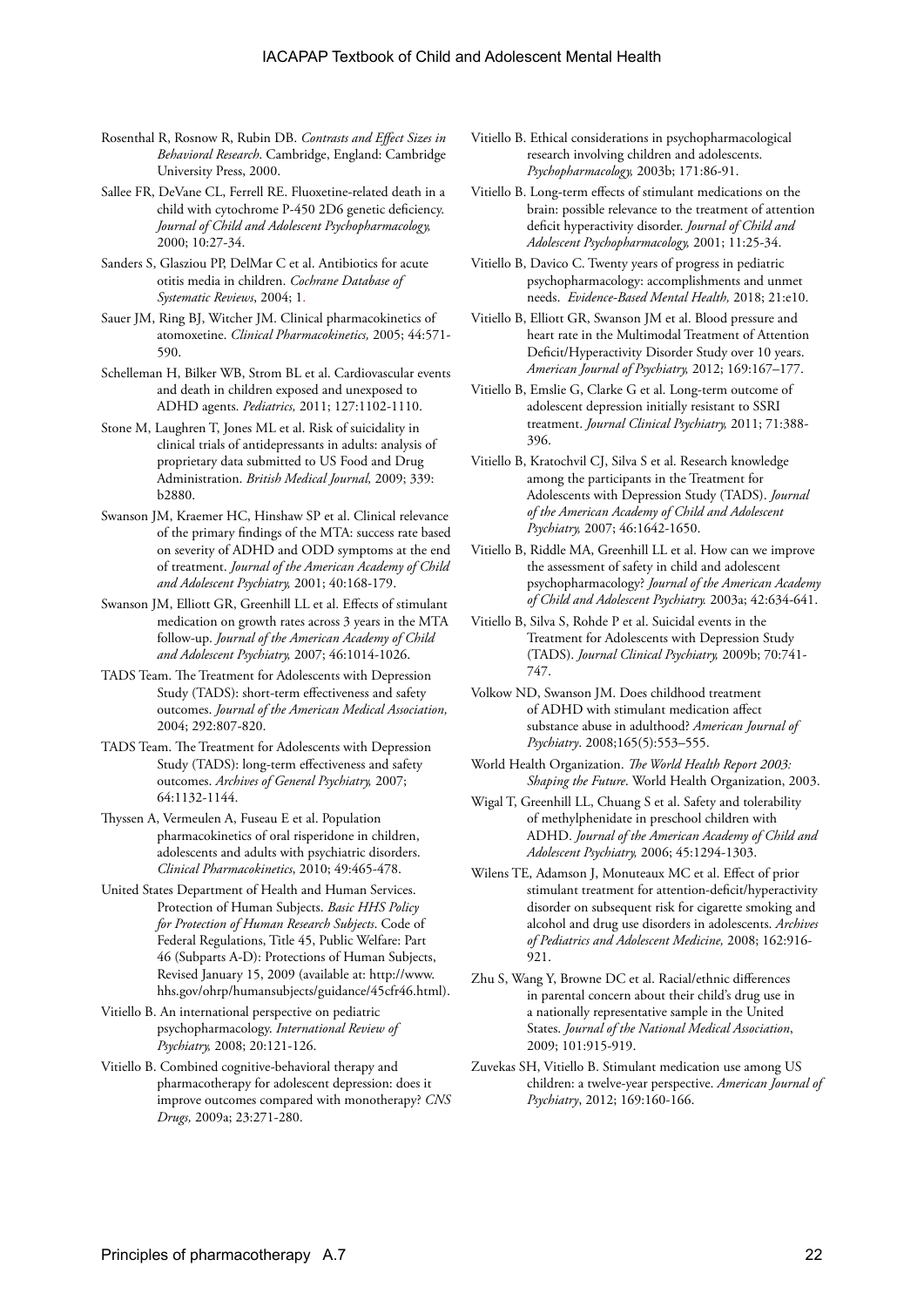# **Appendix A.7.1**

# **SELF-ASSESSMENT EXERCISES**

# *A.7.1 Discontinuing risperidone in children with autism and severe behavioral disturbances:*

- **A** Increases the risk of recurrence
- **B** Results in an improvement of behavior
- **C** Does not make any difference
- **D** Lessens self-harming behaviors
- **E** Improves learning
- *A.7.2 Psychotropic medications were typically introduced to treat adult disorders and then extended to the pediatric population, with the exception of:*
- **A** Chlorpromazine
- **B** Psychostimulants
- **C** SSRIs
- **D** Lithium carbonate
- **E** Clozapine

### *A.7.3 When compared with adults and adjusted for body weight, the relative mass of children's liver and kidney tissue is:*

- **A** Smaller
- **B** Similar
- **C** Greater
- **D** Much greater
- **E** Of no clinical relevance

# *A.7.4 Using a medication "off label" means that it:*

- **A** Lacks evidence of effectiveness
- **B** Has not received approval for that indication by a regulatory agency (e.g., FDA)
- **C** Has significant side effects
- **D** Is not recommended by the WHO
- **E** Is not recommended by clinical practice guidelines

### *A.7.5 Some medications are included in the WHO list of essential medicines for mental and behavioral disorders in spite of:*

- **A** Their price
- **B** Their availability
- **C** Being "of label"
- **D** Lacking evidence of effectiveness in children
- **E** Significant side effects
- *A.7.6 Which one of the CYP450 enzymes listed bleow is most relevant in pediatric psychopharmacology?*
- **A** CYP2C9
- **B** CYP2C19
- **C** CYP2B6
- **D** CYP3B7
- **E** CYP3A4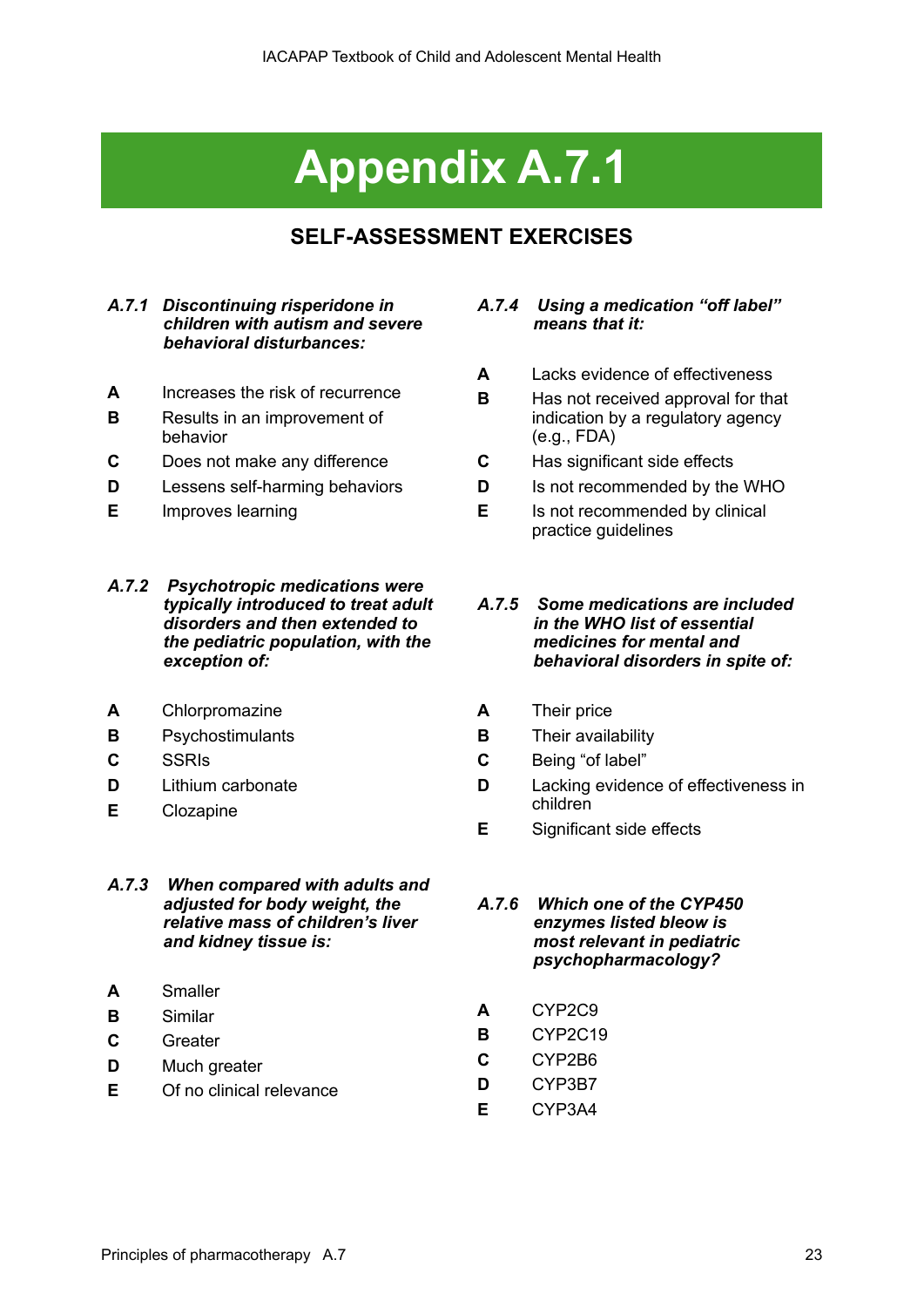# *A.7.7 When treating children, decreasing adult target dosage based on the child's weigh*t:

- **A** Is a good practice
- **B** Reflects pharmacodynamic principles
- **C** Reduces side effects
- **D** May result in under-treatment
- **E** May result in over-treatment

## *A.7.8 Tricyclic antidepressants for depression in children:*

- **A** Should not be used
- **B** Are effective
- **C** Are better tolerated than in adults
- **D** Require lower doses than adults
- **E** Require higher doses than adults

### *A.7.9 Effect size is the difference in the outcome measure between the study groups…*

- **A** Multiplied by the pooled standard deviation at the end of treatment
- **B** Divided by the pooled standard deviation at the end of treatment
- **C** Subtracted from the pooled standard deviation at the end of treatment
- **D** Added to the pooled standard deviation at the end of treatment
- **E** Divided by the square of the pooled standard deviation at the end of treatment

# *A.7.10 Which statements listed below are true or false:*

- **A** The higher the number needed to treat (NNT) the lower the effectiveness of a treatment
- **B** Even for the most effective medications, such as stimulants in ADHD, the chance that an individual child will derive a clinically significant benefit is about 70%
- **C** Nowadays psychotropic medication should not be prescribed unless genetic testing has been carried out
- **D** Psychotherapy should not be used concurrently with medication
- **E** Antipsychotic drugs are better tolerated by children than by adults